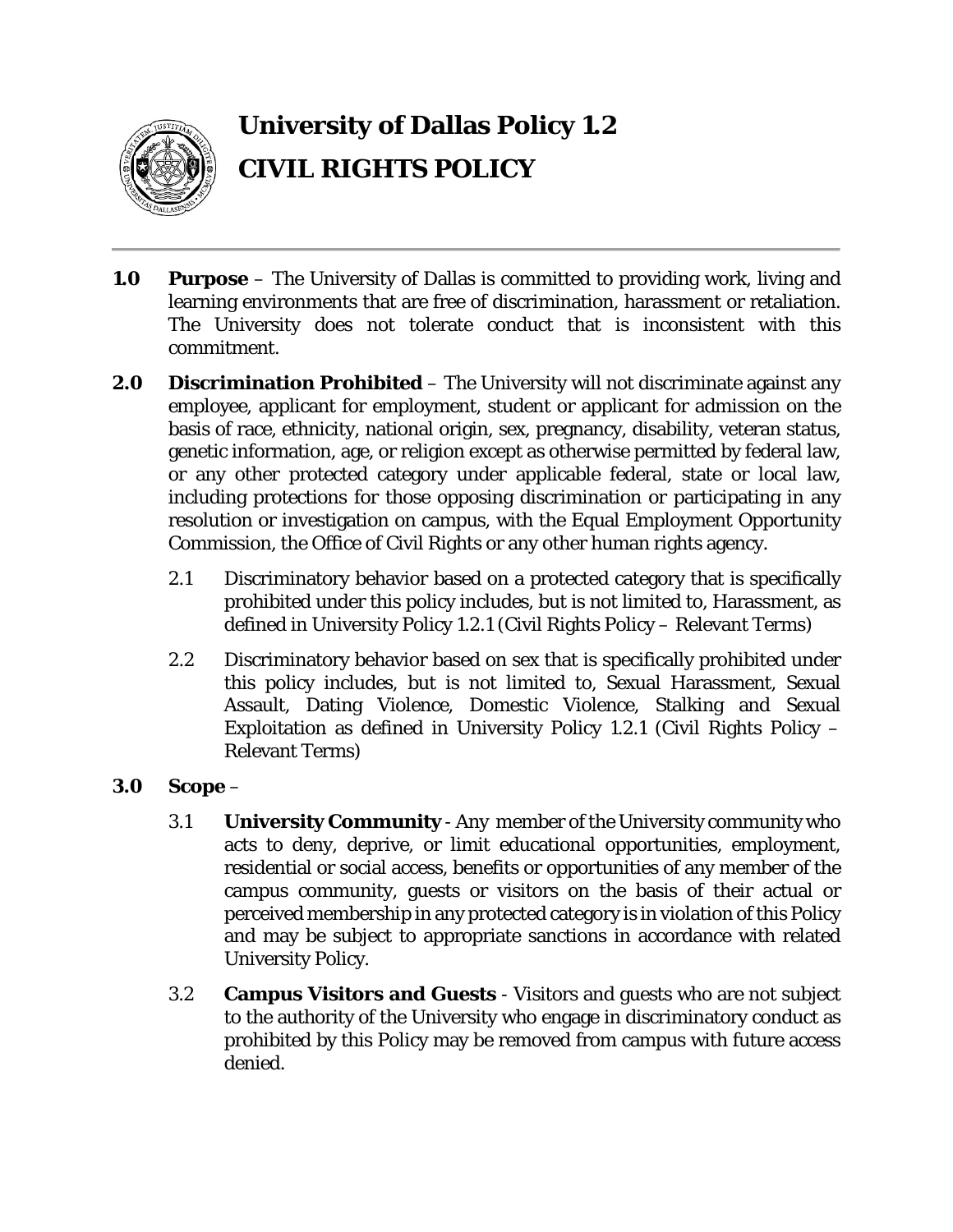- 3.3 **Vendors** All vendors serving the University through third-party contracts are subject by those contracts to the policies and procedures of their employers, or to these policies and procedures, if their employer has agreed to be bound. Vendors and/or employees of vendors may be denied future access to the campus for violation of this Policy.
- **4.0 Disability Accommodations** The University will provide reasonable accommodations to qualified individuals with disabilities in order to provide meaningful access to the programs and activities of the University.
- **5.0 Related Definitions** Implementation of this Civil Rights Policy is guided by relevant terms as defined in University Policy 1.2.1 – Civil Rights Policy – Relevant Terms.
- **6.0 Related Policies -** Implementation of this Civil Rights Policy is accomplished through several approved University policies as follows:

| <b>Policy 1.2.1</b> | Civil Rights Policy – Relevant Terms                        |
|---------------------|-------------------------------------------------------------|
| <b>Policy 1.2.2</b> | Civil Rights Policy - University Officials and Platforms    |
|                     | Designated to Receive and Investigate Reports and           |
|                     | Complaints                                                  |
| <b>Policy 1.2.3</b> | Civil Rights Policy – Responsibilities and Duties of the    |
|                     | University Title IX/Section 504 Coordinator                 |
| <b>Policy 1.2.4</b> | Civil Rights Policy – Employee Reporting Responsibilities   |
| <b>Policy 1.2.5</b> | Civil Rights Policy – Protocol for Reporting Complaints     |
| <b>Policy 1.2.6</b> | Civil Rights Policy – Protocol for Responding to Complaints |
| <b>Policy 1.2.7</b> | Civil Rights Policy – Protocol for Sanctions                |

**7.0 Protection of Academic and Religious Freedom** – Nothing in this Policy or any related policies shall abridge academic freedom or the University's Catholic mission. Prohibitions against discrimination and discriminatory harassment do not extend to actions, statements or written materials that are relevant and appropriately related to course subject matter or academic debate. The University preserves its authority to exercise religious freedom and to remain faithful to its Catholic mission and *Ex Corde Ecclesiae* in those areas that may be inconsistent with this policy.

| <b>Principle Owner:</b>  |                                                                                |
|--------------------------|--------------------------------------------------------------------------------|
| <b>Related Policies:</b> | 1.2.1 - Civil Rights Policy - Relevant Terms                                   |
|                          | 1.2.2 - Civil Rights Policy - University Officials and Platforms Designated to |
|                          | <b>Receive and Investigate Reports and Complaints</b>                          |
|                          | 1.2.3 – Civil Rights Policy – Responsibilities and Duties of the University    |
|                          | <b>Title IX/Section 504 Coordinator</b>                                        |
|                          | 1.2.4 – Civil Rights Policy – Employee Reporting Responsibilities              |
|                          | 1.2.5 – Civil Rights Policy – Protocol for Reporting Complaints                |
|                          | 1.2.6 – Civil Rights Policy – Protocol for Responding to Complaints            |
|                          | 1.2.7 – Civil Rights Policy – Protocol for Sanctions                           |
|                          | <b>Code of Student Conduct</b>                                                 |
|                          | <b>Employee Discipline Policy</b>                                              |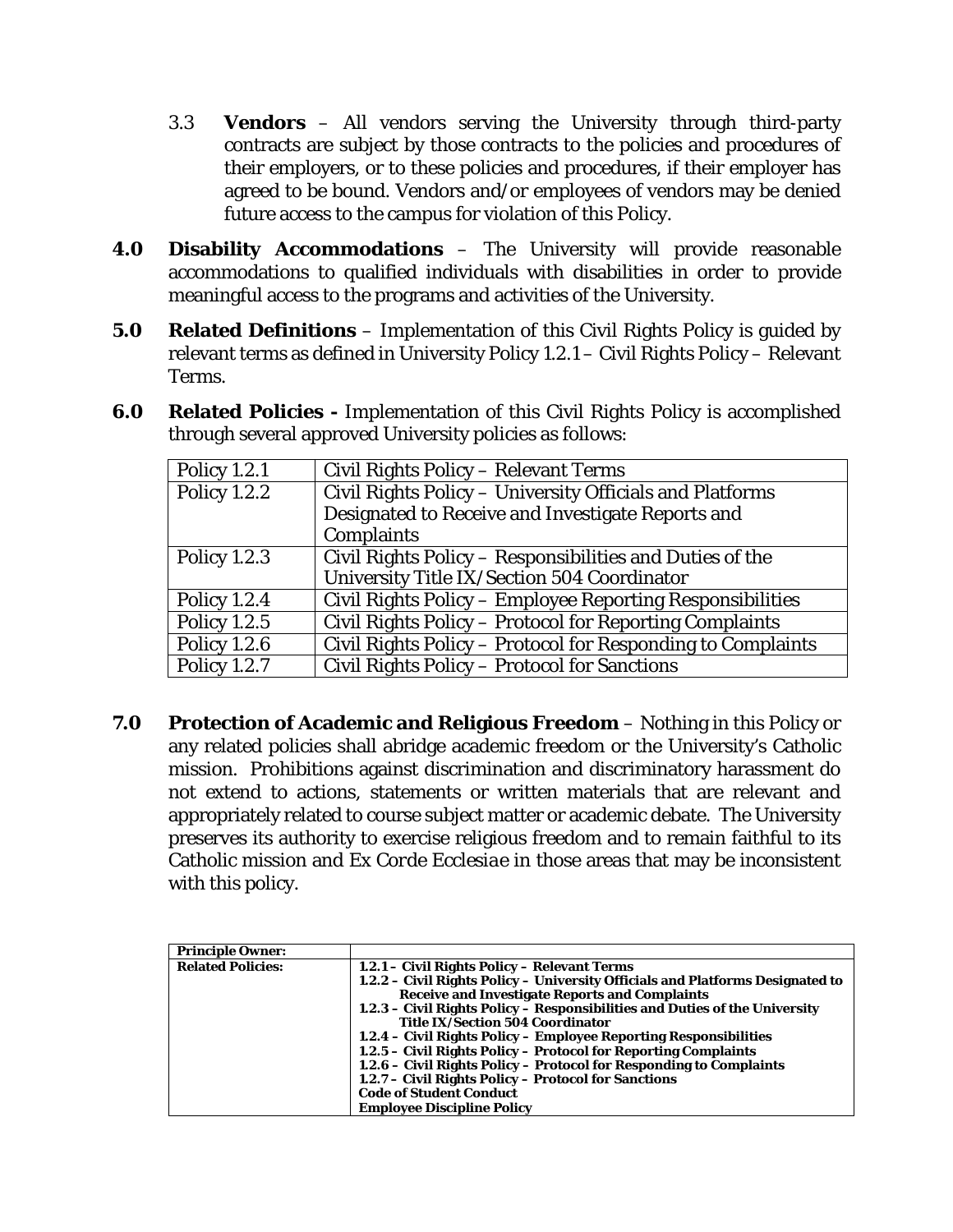|                                 | <b>Faculty Discipline Policy</b>     |
|---------------------------------|--------------------------------------|
| <b>Dates of UPC Review:</b>     |                                      |
| <b>Dates of General Counsel</b> |                                      |
| <b>Approval:</b>                |                                      |
| <b>Adoption History:</b>        | <b>Approved by Board of Trustees</b> |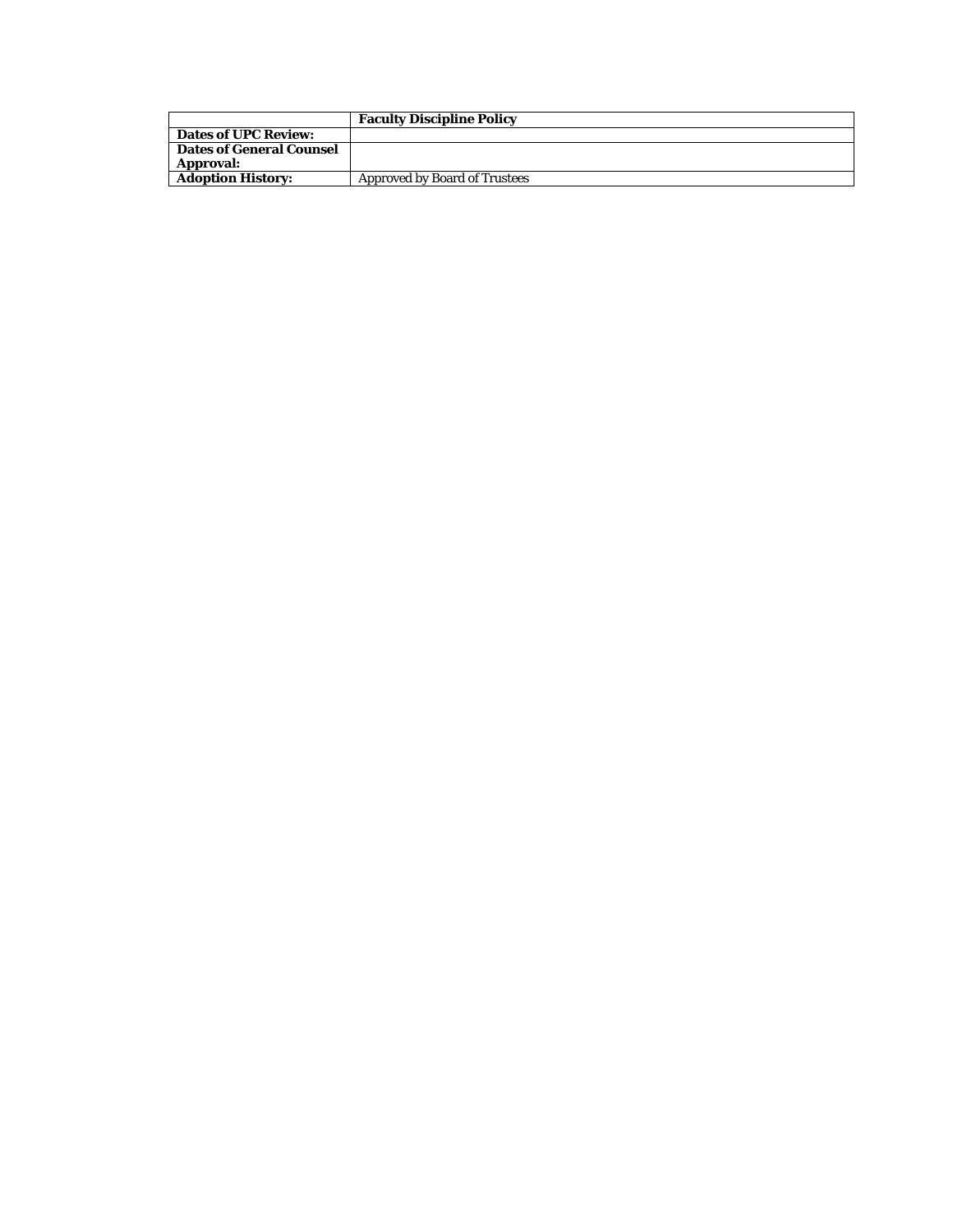

# **University of Dallas Policy 1.2.1 CIVIL RIGHTS POLICY – RELEVANT TERMS**

- **1.0 Purpose** –The University of Dallas has adopted the following uniform definitions to implement the University Civil Rights Policy (Policy 1.2) and all related policies.
- **2.0 Definition of Prohibited Conduct** Prohibited conduct refers to conduct that violated the University Civil Rights Policy, whether in the form of prohibited discrimination, harassment, retaliation, or failure to provide a required accommodation.

#### **3.0 General Terms Related to Reporting and Parties Participating in Investigation of Complaints of Prohibited Conduct**

- 3.1 **"Appropriate Administrator"** means the University official with designated oversight for disciplinary processes based on the Respondent's status.
	- 3.1.1 The Dean of Students is the Appropriate Administrator when the Respondent is a Student.
	- 3.1.2 The Assistant Vice President of Human Resources is the Appropriate Administrator when the Respondent is an Employee not subject to the Faculty Handbook.
	- 3.1.3 The Provost is the Appropriate Administrator when the Respondent is an Employee subject to the Faculty Handbook.
- 3.2 **"Complaint"** means an allegation of prohibited conduct that is reported to the University.
- 3.3 **"Complainant"** refers to the individual who is alleged to have been subject to prohibited conduct. Generally the Reporting Party and the Complainant will be the same individual.
- 3.4 **"Confidential Reporter"** Refers to designated University employees who are relieved of the obligation to report individualized information about a reported or witnessed incident of prohibited conduct to the Title IX/Section 504 Coordinator and to whom students may speak confidentially.
- 3.5 **"Employee"** is a broad term used to encompass staff, faculty and administrators of the University, unless otherwise stated.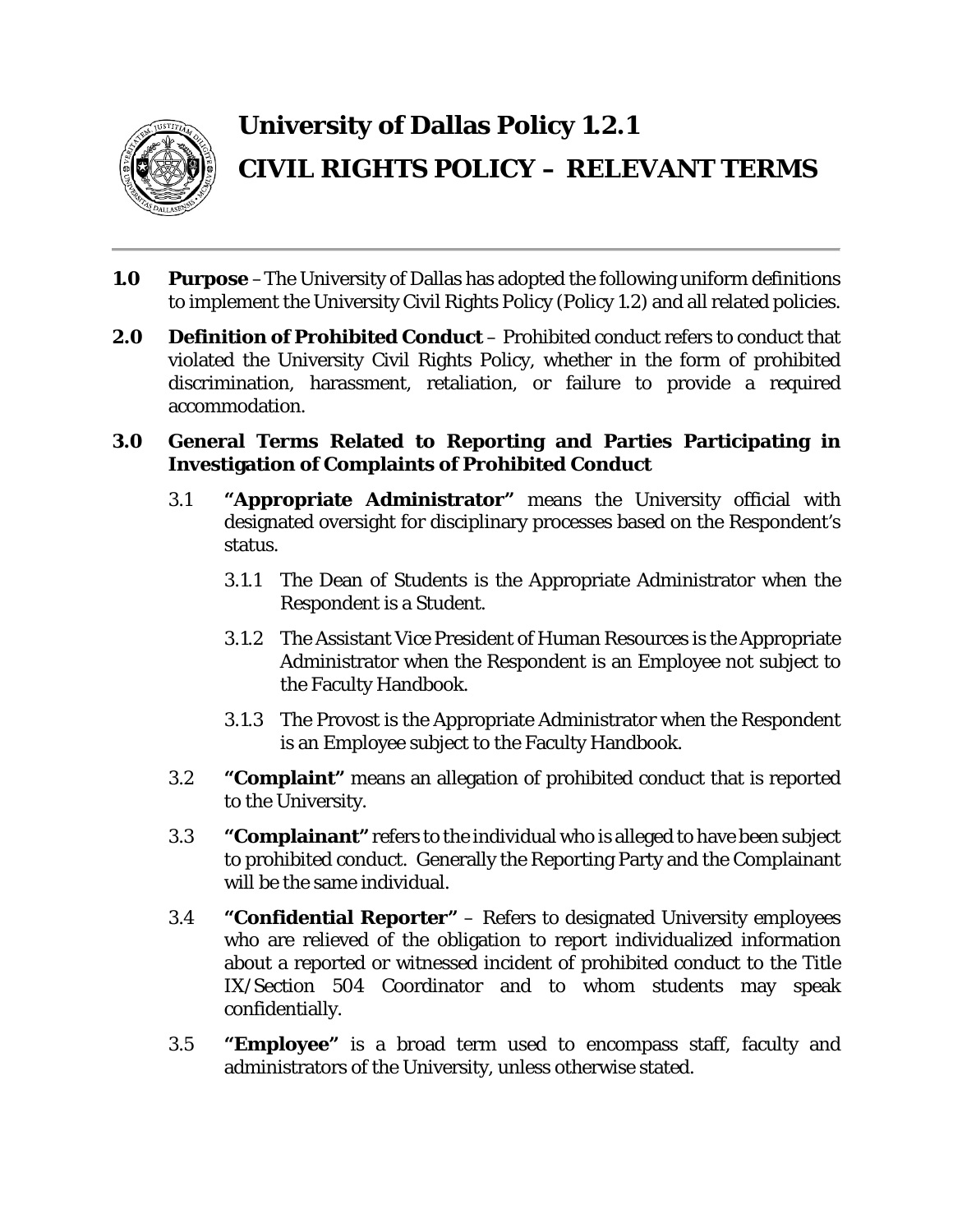- 3.6 **"Harassment"** means a form of discrimination that includes physical, verbal, or nonverbal conduct based on a person's membership or perceived membership in a protected category that is sufficiently severe or pervasive, and objectively offensive, such that it unreasonably interferes with, denies, or limits someone's ability to participate in or benefit from the University's educational, employment, social, or residential program.
- 3.7 **"Reporting Party"** refers to an individual who reports alleged prohibited conduct.
- 3.8 **"Respondent"** refers to a party who has been accused of prohibited conduct.
- 3.9 **"Retaliation"** refers to any adverse action taken against a person participating in a protected activity because of their participation in that protected activity, including participation by a Respondent.
- 3.10 **"Student"** means a person who is: (a) currently enrolled at the University; (b) has been accepted for admission or re-admission to the University; (c) has been enrolled at the University in a prior semester and is eligible to continue enrollment the following semester; (d) is attending an educational program sponsored by the University while that person is on campus.
- 3.11 **"Title IX/Section 504 Coordinator"** refers to the University official who has been designated to coordinate efforts to comply with and implement the University Civil Rights Policy. The Title IX/Section 504 Coordinator may designate one or more Deputy Title IX Coordinators.
- 3.12 **"University Community"** refers to all members of the University Community including University faculty, staff, administrators, employees and contractors, University students, volunteers and participants in any University program or activity, and guests and visitors to campus or to any University sponsored activity offered off-campus.
- 3.13 **"University Premises"** includes buildings or grounds owned, leased, operated, controlled or supervised by the University, including property in Texas and in Italy.

#### **4.0 Definitions of Prohibited Behavior Relating to Discrimination on the Basis of Sex:**

4.1 **"Coercion"** means unreasonable pressure for sexual activity. Coercive behavior differs from seductive behavior based on the type of pressure someone uses to get consent from another. When someone makes clear that they do not want sexual activity, that they want to stop, or that they do not want to go past a certain point of sexual interaction, continued pressure beyond that point can be coercive.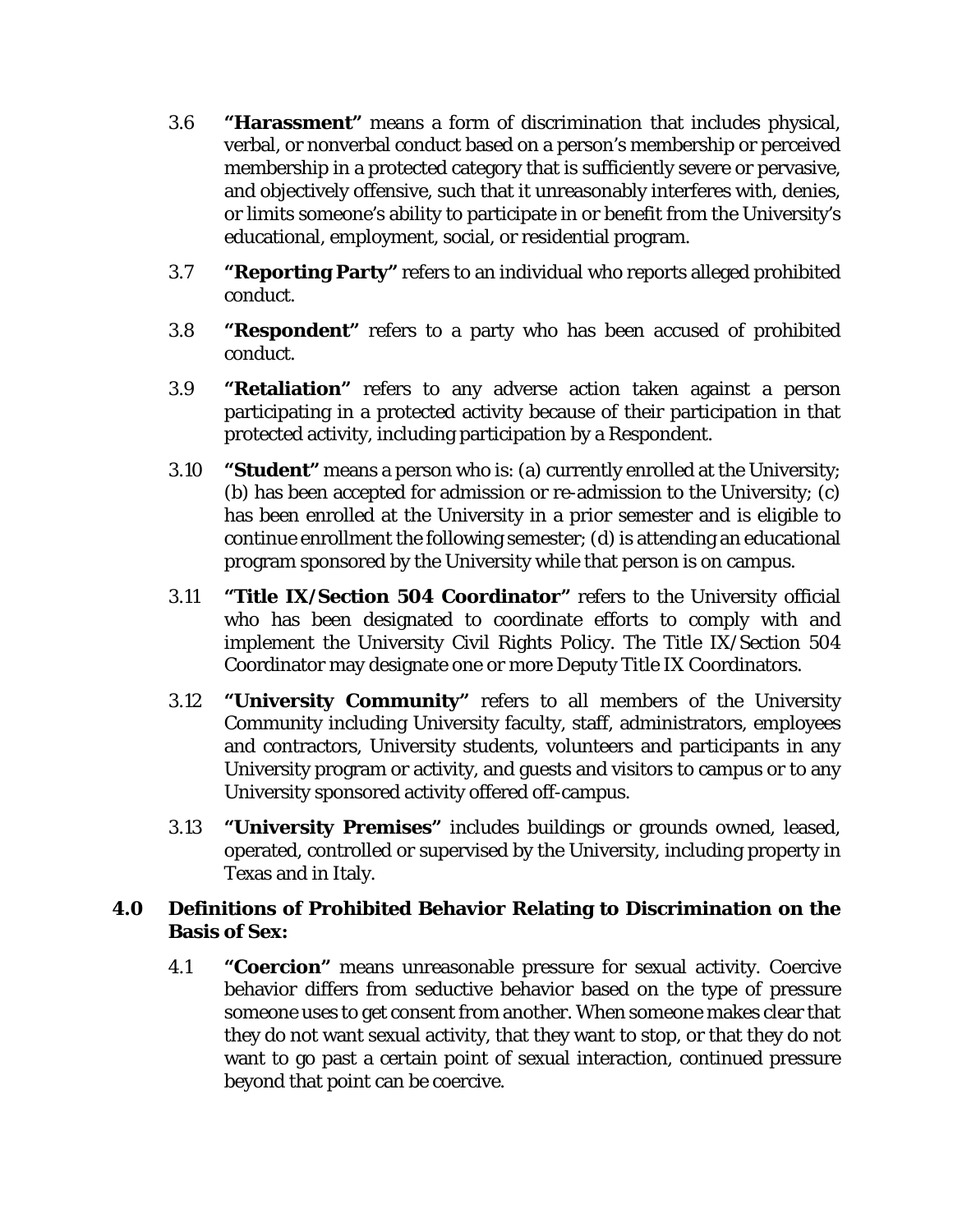- 4.2 **"Consent"** is knowing, voluntary, and clear permission by word or action to engage in mutually agreed upon sexual activity. It is the responsibility of each party to make certain that the other has consented before engaging in the activity.
	- 4.2.1 A person who is incapacitated cannot give valid consent.
	- 4.2.2 For consent to be valid, there must be a clear expression in words or actions that the other individual consented to the specific sexual conduct.
	- 4.2.3 Consent to some sexual contact (such as kissing or fondling) cannot be presumed to be consent for other sexual activity (such as intercourse).
	- 4.2.4 Consent can be withdrawn once given, as long as the withdrawal is clearly communicated.
	- 4.2.5 A current or previous dating relationship is not sufficient to constitute consent.
	- 4.2.6 The existence of consent is based on the totality of the circumstances, including the context in which the alleged incident occurred and any similar previous patterns that may be evidenced.
	- 4.2.7 Silence or the absence of resistance is not consent.
	- 4.2.8 Resistance is a clear demonstration of a lack of consent. The presence of consent is not demonstrated by the absence of resistance. Sexual activity that is forced is by definition non-consensual, but nonconsensual sexual activity is not by definition forced.
- 4.3 **"Dating Violence"** refers to violence committed by a person who is or has been in a social relationship of a romantic or intimate nature with the victim. The existence of such relationship shall be determined based on the perception of the alleged victim; however, consideration shall also be given to: (1) the length of the relationship, (2) the type of relationship, and (3) the frequency and nature of interaction between the persons involved in the relationship. Dating Violence includes but is not limited to sexual or physical abuse or the threat of such abuse.
- 4.4 **"Domestic Violence"** refers to the following types of violence:
	- 4.4.1 By a current or former spouse or intimate partner of the victim;
	- 4.4.2 By a person with whom the victim shares a child in common;
	- 4.4.3 By a person who is cohabitating with or has cohabitated with the victim as a spouse or intimate partner;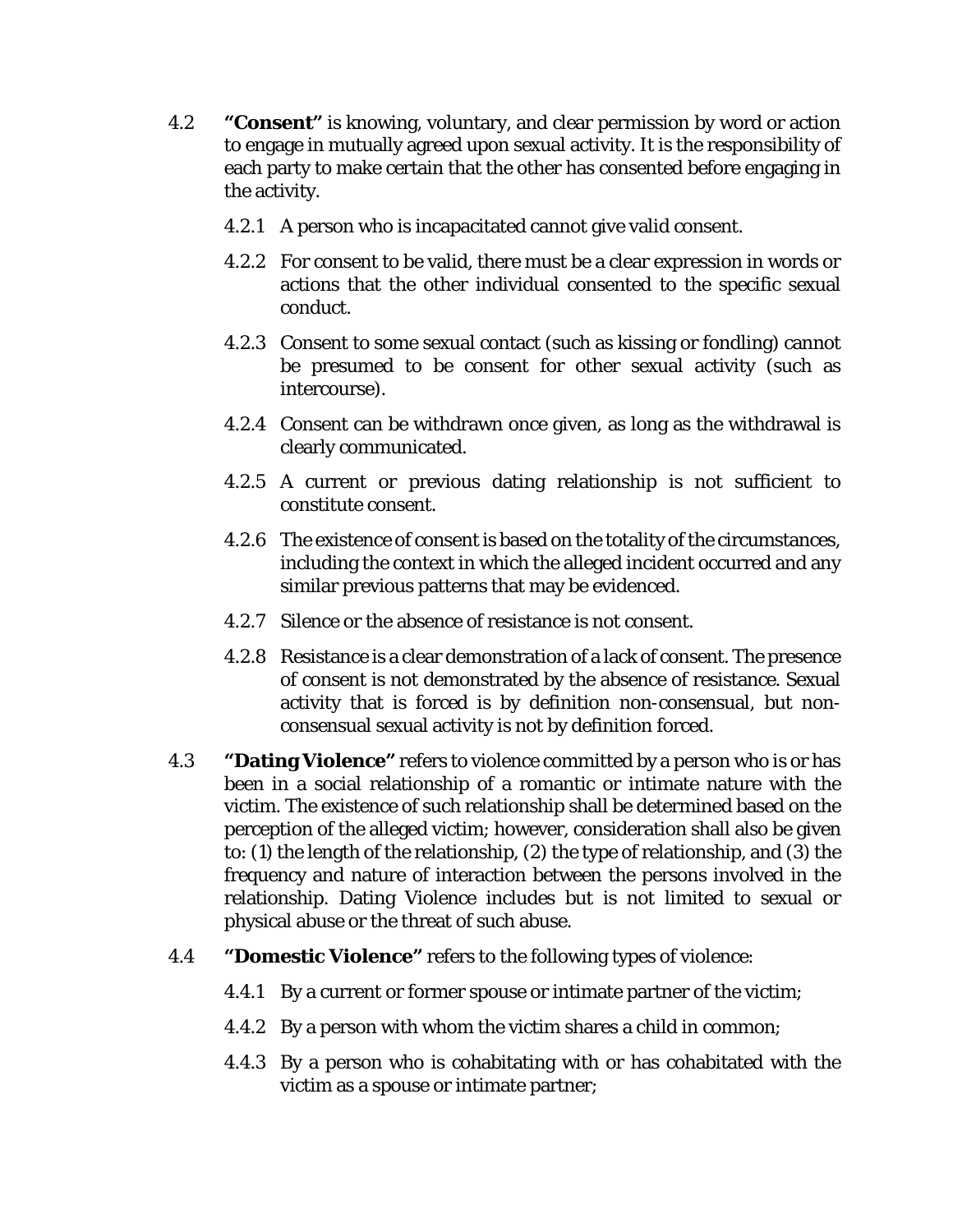- 4.4.4 By a person similarly situated to a spouse of the victim under the domestic or family violence laws of the jurisdiction in which the crime of violence occurred; or
- 4.4.5 By any other person against an adult or youth victim who is protected from the person's acts under the domestic or family violence laws of the jurisdiction in which the crime of violence occurred.
- 4.5 **"Fondling"** means the touching of the private body parts of another person for the purpose of sexual gratification, without the consent of the other person, including instances where the other person is incapable of giving valid consent.
- 4.6 **"Force"** refers to the use of physical violence and/or imposing on someone physically to gain sexual access. Force also includes threats, intimidation ("implied threats"), and coercion that overcomes resistance or produces consent ("Have sex with me or I'll hit you." "Okay, don't hit me, I'll do what you want.").
- 4.7 **"Incapacitated"** means a state of being in which a person cannot provide consent because the person is unable to understand what is happening or is disoriented, helpless, asleep or unconscious for any reason, including due to ingesting alcohol or other drugs (e.g., unable to understand the "who, what, when, where, why, or how" of the sexual interaction).
	- 4.7.1 A person's incapacity may be inferred based on surrounding factors, including, but not limited to, hallucinations, black outs, seizures, vomiting, slurred speech, disorientation or lack of physical or mental coordination.
	- 4.7.2 Prohibited Conduct is not excused because the Respondent was intoxicated and, therefore, did not realize the incapacity of the Complainant. The standard that shall be applied is whether or not a reasonable person would have known based on the facts and circumstances presented that the other party was Incapacitated and therefore, not capable of consenting.
	- 4.7.3 A person may also be Incapacitated due to mental disability or involuntary physical restraint.
- 4.8 **"Incest"** means non-forcible sexual intercourse between persons who are related to each other within the degrees prohibited by state law.
- 4.9 **"Rape"** means penetration, no matter how slight, of the vagina or anus with any body part or object, or oral penetration by a sex organ of another person, without the consent of the other person, including instances where the other person is incapable of giving consent.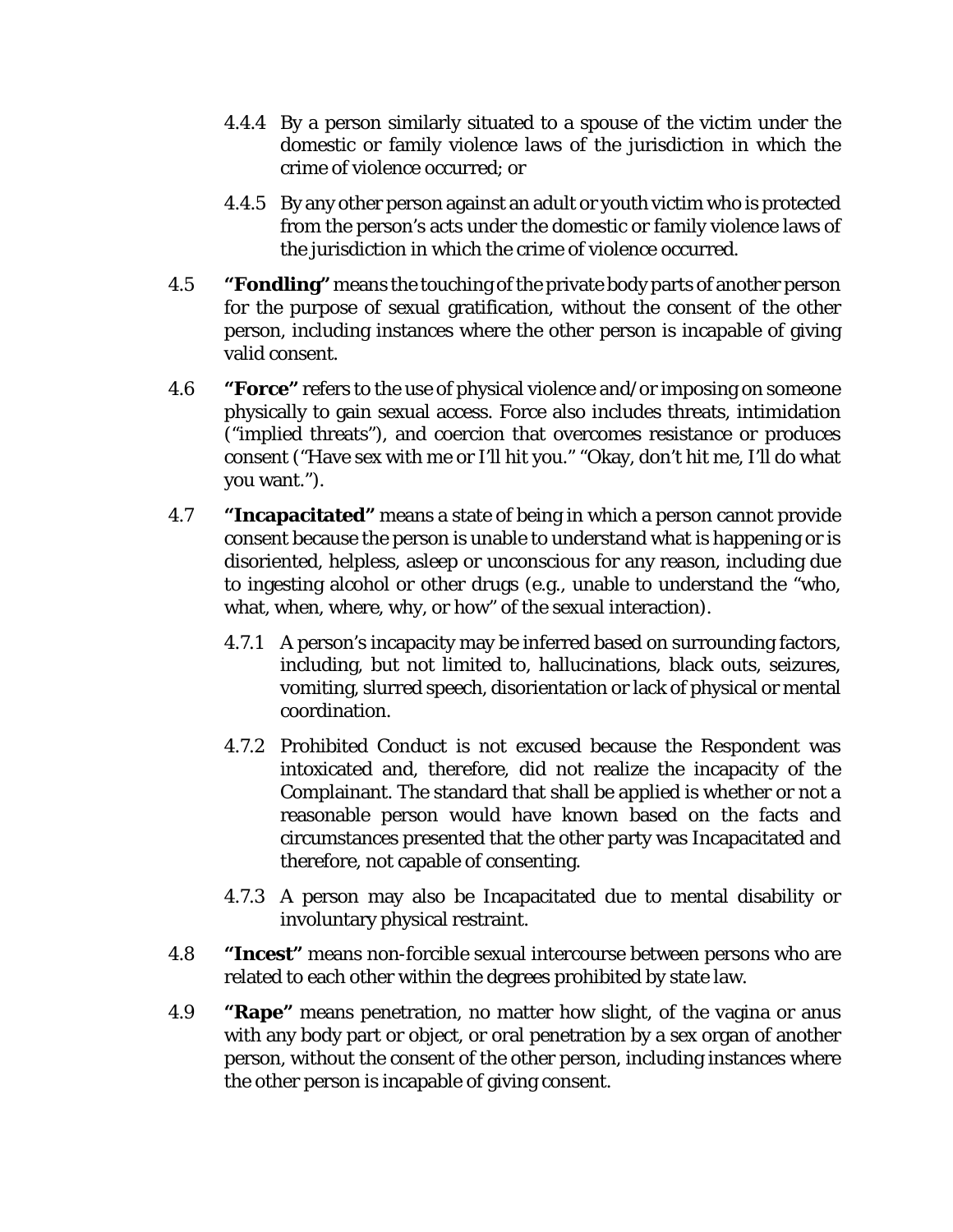- 4.10 **"Sexual Assault"** means sexual contact that occurs without another's consent, including in situations where a person is incapable of giving consent. Sexual Assault encompasses Rape, Fondling, Incest and Statutory Rape.
- 4.11 **"Sexual Exploitation"** refers to conduct in which an individual takes non-consensual or abusive sexual advantage of another, and that behavior does not otherwise fall within the definitions of Sexual Harassment or Sexual Assault. Examples of Sexual Exploitation include, but are not limited to:
	- 4.11.1 Sexual voyeurism, such as watching a person undressing, using the bathroom, or engaged in sexual acts without the consent of the person observed.
	- 4.11.2 Taking pictures or video or audio recording of another in a sexual act, or in any other private activity without the consent of all involved in the activity, or exceeding the boundaries of such consent (such as allowing another person to hide in a closet and observe sexual activity, or disseminating sexual pictures without the photographed person's consent).
	- 4.11.3 Prostitution.
	- 4.11.4 Engaging in sexual activity with another person while knowingly infected with human immunodeficiency virus (HIV), a sexually transmitted disease (STD) or infection (STI) without informing the other person of the infection.
	- 4.11.5 Administering alcohol or drugs (such as "date rape" drugs) to another person without his or her knowledge or consent (assuming the act, for instance, rape, is not completed).
	- 4.11.6 Exposing one's genitals in non-consensual circumstances (including in an electronic format).
- 4.12 **"Sexual Harassment"** means a form of sex discrimination that includes unwelcome verbal, written, or physical conduct that:
	- 4.12.1 In the employment context, unreasonably interferes with the victim's work performance or creates an intimidating, hostile or offensive work environment.
	- 4.12.2 In the education context, is sufficiently severe, pervasive or persistent that the conduct interferes with a student's ability to participate in, or benefit from, educational programs or activities of the University.
	- 4.12.3 Examples of this type of activity may include, but are not limited to: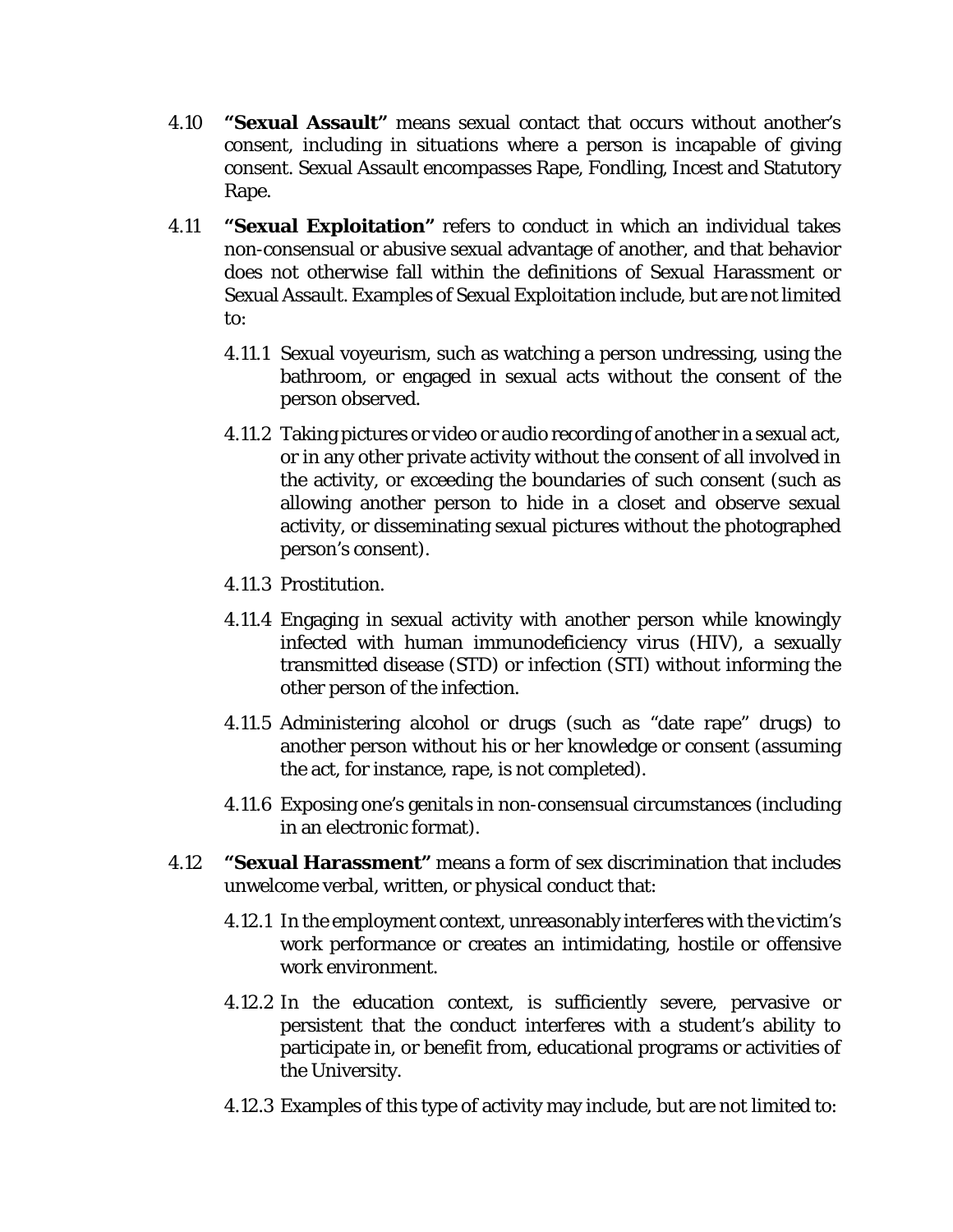- Pressuring another to engage in sexual behavior for some educational or employment benefit (*quid pro quo* sexual harassment);
- Persistent unwelcome efforts to develop a romantic or sexual relationship;
- Unwelcome commentary about an individual's body or sexual activity;
- Unwanted sexual attention;
- Repeatedly engaging in sexually-oriented conversations, comments or horseplay, including the use of language or the telling of jokes or anecdotes of a sexual nature in the workplace, office, or classroom, even if such conduct is not objected to by those present; or
- Gratuitous use of sexually-oriented materials, not directly related to the subject matter of a class, course or meeting, even if not objected to by those present.
- 4.12.4 The more severe the conduct, the less need there is to show a repetitive series of incidents to prove a hostile environment, particularly if the harassment is physical. A single or isolated instance of sexual harassment may create a hostile environment if the incident is sufficiently severe.
- 4.13 **"Stalking"** means engaging in a course of conduct directed at a specific person that would cause a reasonable person to: (1) fear for their safety and/or the safety of others; or (2) suffer substantial emotional distress.
	- 4.13.1 For purposes of this Policy, Stalking is considered a severe or pervasive form of harassment. This Policy will apply to acts of Stalking that:
		- 4.13.1.1 Occur between people who currently have or have had a romantic or sexual relationship; or
		- 4.13.1.2 Occur because of the accused person's desire to have a romantic or sexual relationship with the alleged victim.
	- 4.13.2 For the purposes of defining Stalking under this Policy:
		- 4.13.2.1 A "course of conduct" means two or more acts in which the stalker, by any action, method, device or means, directly or indirectly by a Respondent or through third parties, over a period of time, however short, follows, monitors, observes, surveils, threatens or communicates to or about a person, or interferes with a person's property.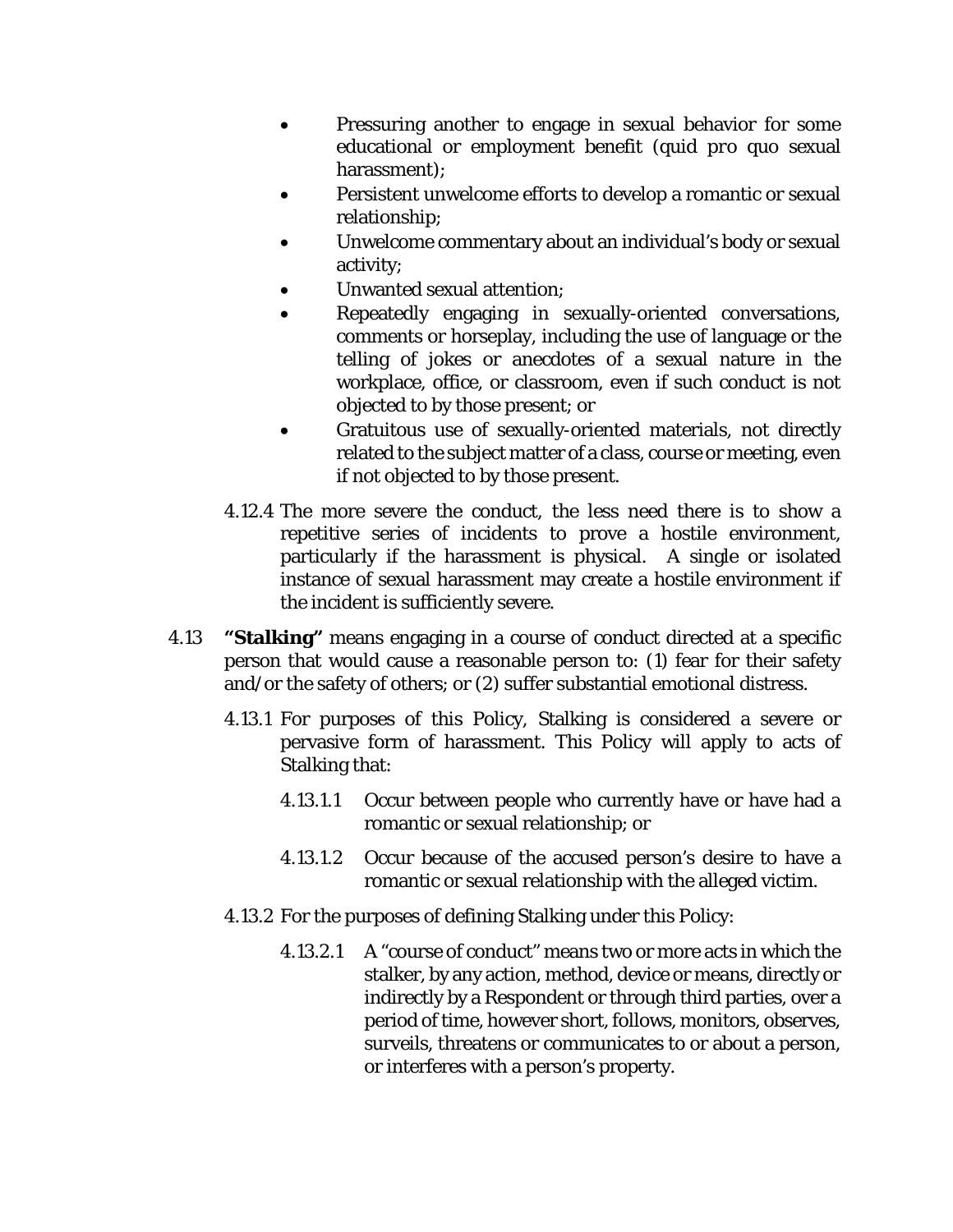- 4.13.2.2 "Substantial emotional distress" means significant mental suffering or anguish that may, but does not necessarily, require medical or other professional treatment or counseling.
- 4.13.2.3 A "reasonable person" means a reasonable person in Complainant's circumstances
- 4.13.3 The Policy definition of Stalking also extends to cyberstalking
- 4.14 **"Statutory Rape"** means non-forcible sexual intercourse with a person who is under the statutory age of consent. The statutory age of consent in Texas is 17.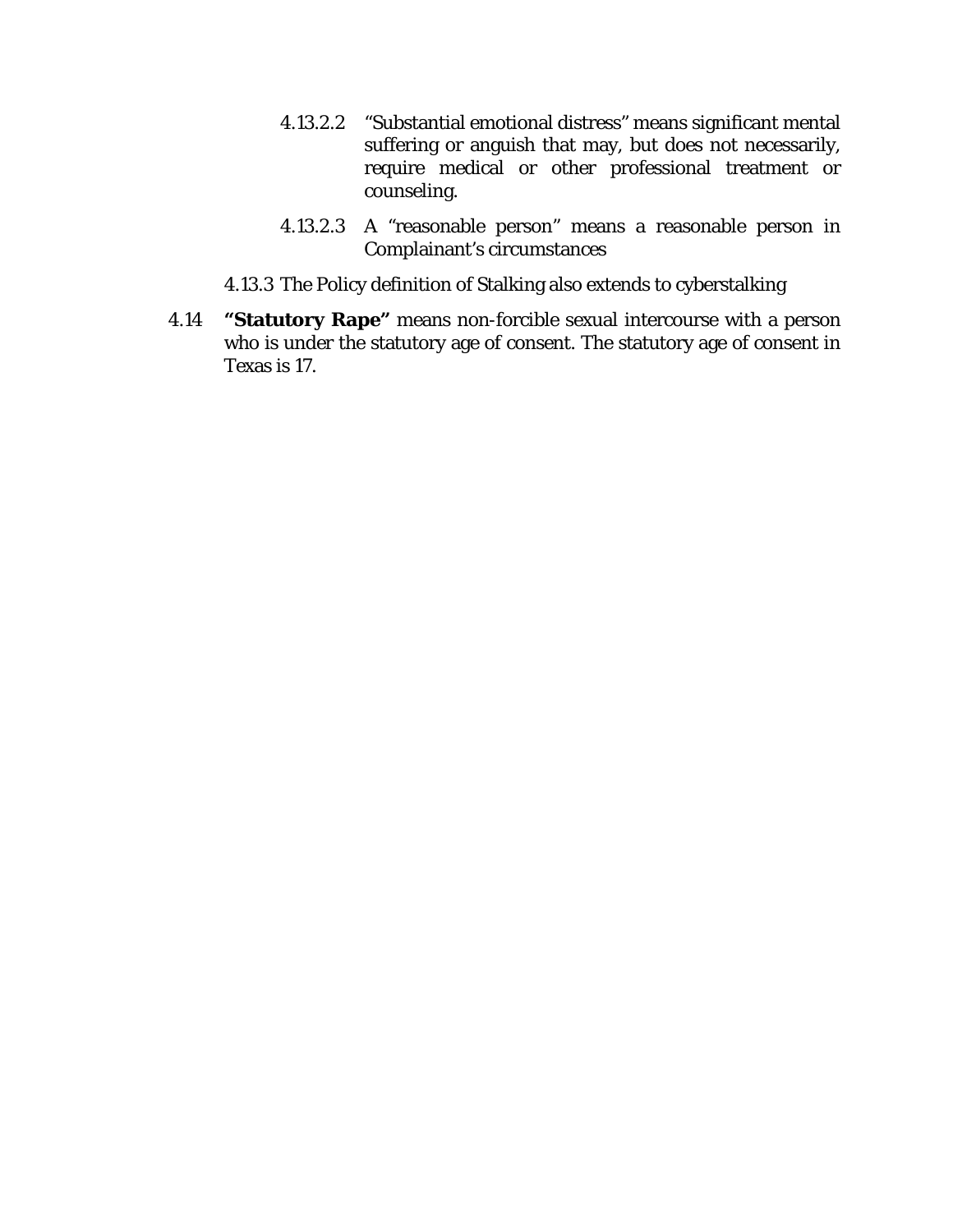

### **University of Dallas Policy 1.2.2**

### **CIVIL RIGHTS POLICY – UNIVERSITY OFFICIALS AND PLATFORMS DESIGNATED TO RECEIVE AND INVESTIGATE REPORTS AND COMPLAINTS**

- **1.0 Purpose** The University of Dallas has designated officials and platforms to receive complaints of violations of the University Civil Rights Policy in keeping with the University's commitment to providing work, living and learning environments that are free of discrimination, harassment or retaliation.
- **2.0 Definitions** Relevant terms for implementation of this Policy are set forth in University Policy 1.2.1 Civil Rights Policy – Relevant Terms.

#### **3.0 Complaints of Violations of Civil Rights Policy –**

3.1 **Title IX/Section 504 Coordinator** – The Title IX/Section 504 Coordinator is the person designated by the University to oversee implementation of the University Civil Rights Policy. The University has designated the following University official as Title IX/Section 504 Coordinator to receive and investigate complaints of discrimination or harassment based on race, ethnicity, national origin, sex, pregnancy, disability, veteran status, genetic information, age, religion, or any other protected category:

#### **Joshua Skinner, J.D.**

Title IX/Section 504 Coordinator Braniff Graduate Building, Room 114 Email: [jaskinner@udallas.edu](mailto:jaskinner@udallas.edu) Office: (972) 721-5056 Facsimile (972) 265-5712

3.2 **Deputy Title IX Coordinator** – A Deputy Title IX Coordinator is a person designated by the University to provide coordinated assistance regarding complaints of discrimination or harassment based on sex. The University has designated the following University officials as Deputy Title IX Coordinators to receive and investigate complaints of discrimination based on sex:

**Mary Fleck, Ph.D., SPHR** Deputy Title IX Coordinator Manager of Training and Performance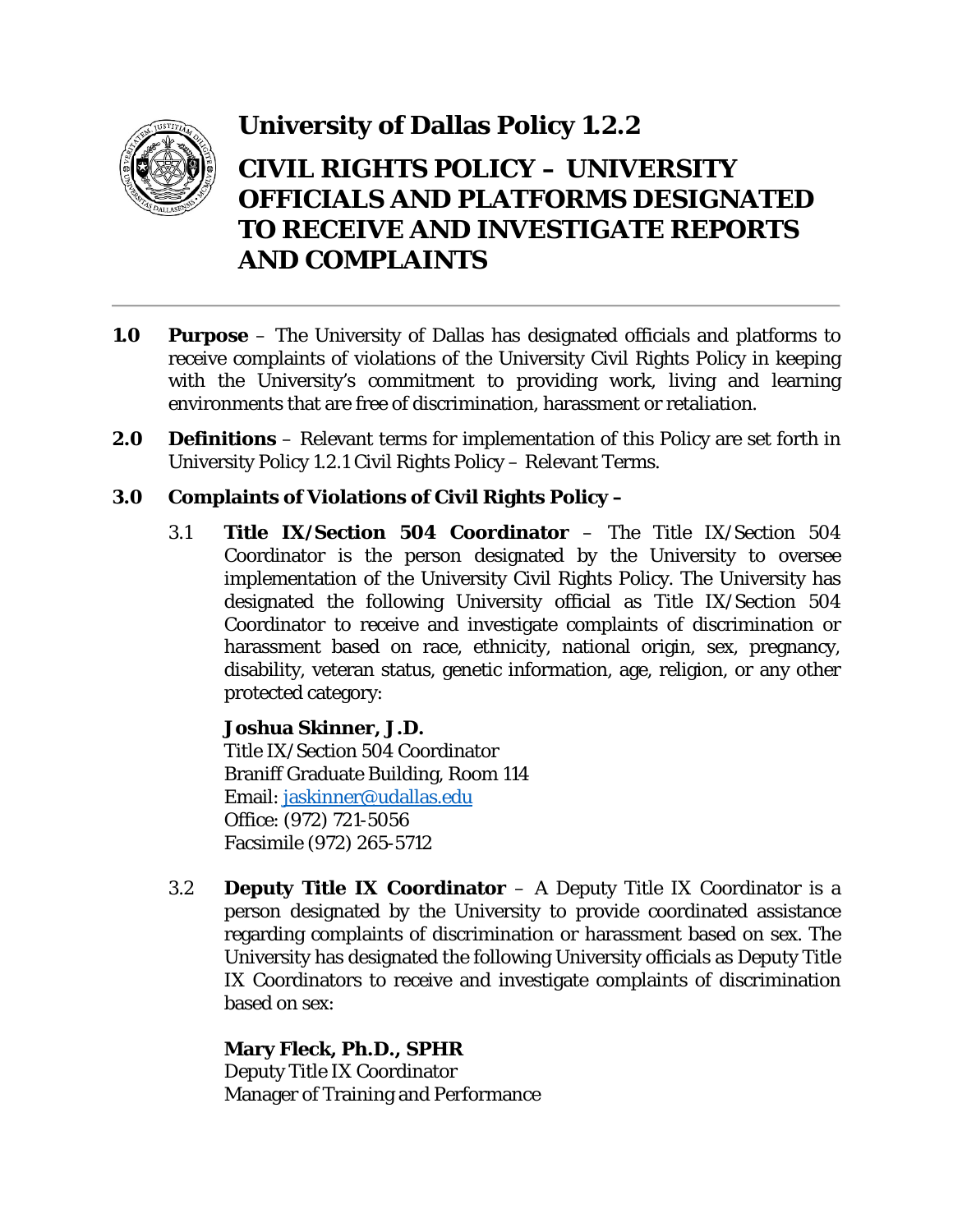Human Resources Department Cardinal Farrell Hall, Room 140 Email: [mfleck@udallas.edu](mailto:mfleck@udallas.edu) Office: (972) 721-4054

**4.0 Compliance Reporting Hotline** – Any member of the University community may submit a report of discriminatory or harassing conduct including an allegation of sexual harassment, sexual assault, dating violence or stalking committed against or witnessed by a member of the University Community and regardless of the location at which the offense occurred, through the University of Dallas Compliance Reporting Hotline. Reports are confidential and can be delivered anonymously. Reports can be made to the Compliance Reporting Hotline through the link that is accessible on the University of Dallas website homepage or at:

[udallas.edu/complaint](http://udallas.edu/complaint) and

<https://secure.ethicspoint.com/domain/media/en/gui/19779/index.html>

Or by phone: (888) 317-8072

- **5.0 Additional Internal Reporting Options** The University has designated the following offices to receive reports of violations of the University Civil Rights Policy:
	- **5.1 University of Dallas Police Department** Reports of alleged criminal conduct by or against a member of the University community may be reported to the UD Police Department.

University of Dallas Police Department Haggar University Center, First Floor Emergencies: (972) 265-5911 Non-emergencies: (972) 821-5305 Email: [cso@udallas.edu](mailto:cso@udallas.edu)

**5.2 Office of Student Affairs** – Reports of alleged discriminatory conduct by or against a University student or student organization may be reported to the Office of Student Affairs.

Office of Student Affairs Haggar University Center, Second Floor Office: (972) 721-5323 Email: [studentaffairs@udallas.edu](mailto:studentaffairs@udallas.edu)

**5.2 Office of the Provost** – Reports of alleged discriminatory conduct by or against a member of the University faculty or by or against an academic administrator may be reported to the Office of the Provost.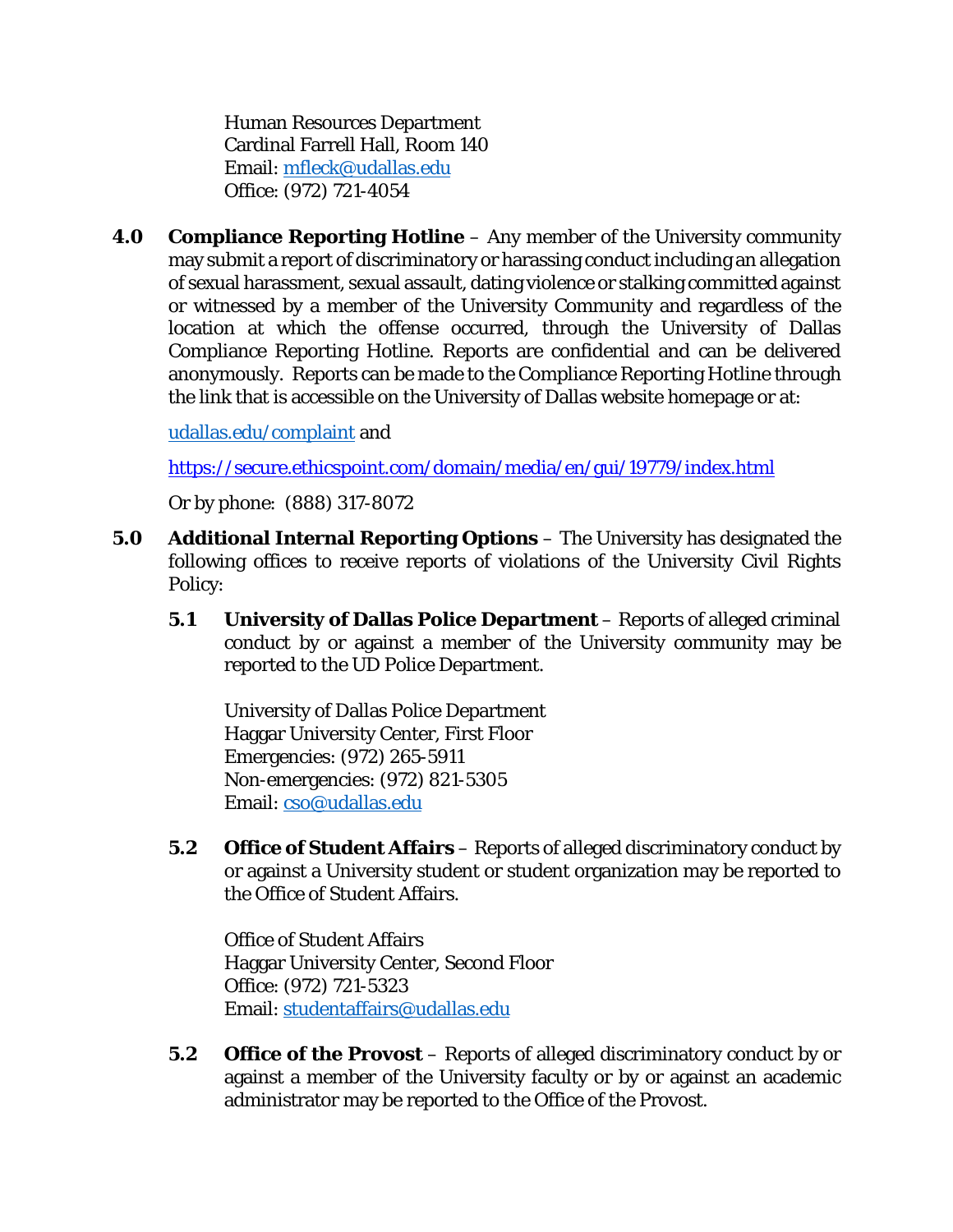Office of the Provost Cardinal Farrell Hall, Suite 340 Office: (972) 721-5226 Email: [provostoffice@udallas.edu](mailto:provostoffice@udallas.edu)

**5.3 Office of Human Resources** – Reports of alleged discriminatory conduct by or against a member of the University staff or an executive may be reported to the Office of Human Resources.

Office of Human Resources Cardinal Farrell Hall, Room 140 Office: (972) 721-5382 Email: [benefits@udallas.edu](mailto:benefits@udallas.edu)

**5.4 Office of the Executive-Vice President** – Reports of alleged discriminatory conduct committed by any member of the University community that is experienced by any applicant for employment, applicant for admission, vendor or guest may be reported to the Office of the Executive Vice President:

Office of the Executive Vice President Cardinal Farrell Hall, Suite 340 Office: (972) 721-5125 Email: [jplotts@udallas.edu](mailto:jplotts@udallas.edu)

**6.0 External Inquiries** – Any member of the University community may seek external support or file complaints of discriminatory conduct with the following:

> Office of Civil Rights (OCR) U.S. Department of Education 400 Maryland Ave., SW Washington, D.C. 20202-1100 Customer Services Hotline: (800) 421-3481 Facsimilie: (202) 453-6012 Email: [OCR@ed.gov](mailto:OCR@ed.gov) Web:<http://www.ed.gov/ocr>

Equal Employment Opportunity Commission (EEOC) Contact: [http://www.eeoc.gov.contact](http://www.eeoc.gov.contact/)

Equal Employment Opportunity Commission – Dallas 207 S. Houston St., 3rd Floor Dallas, TX. 75202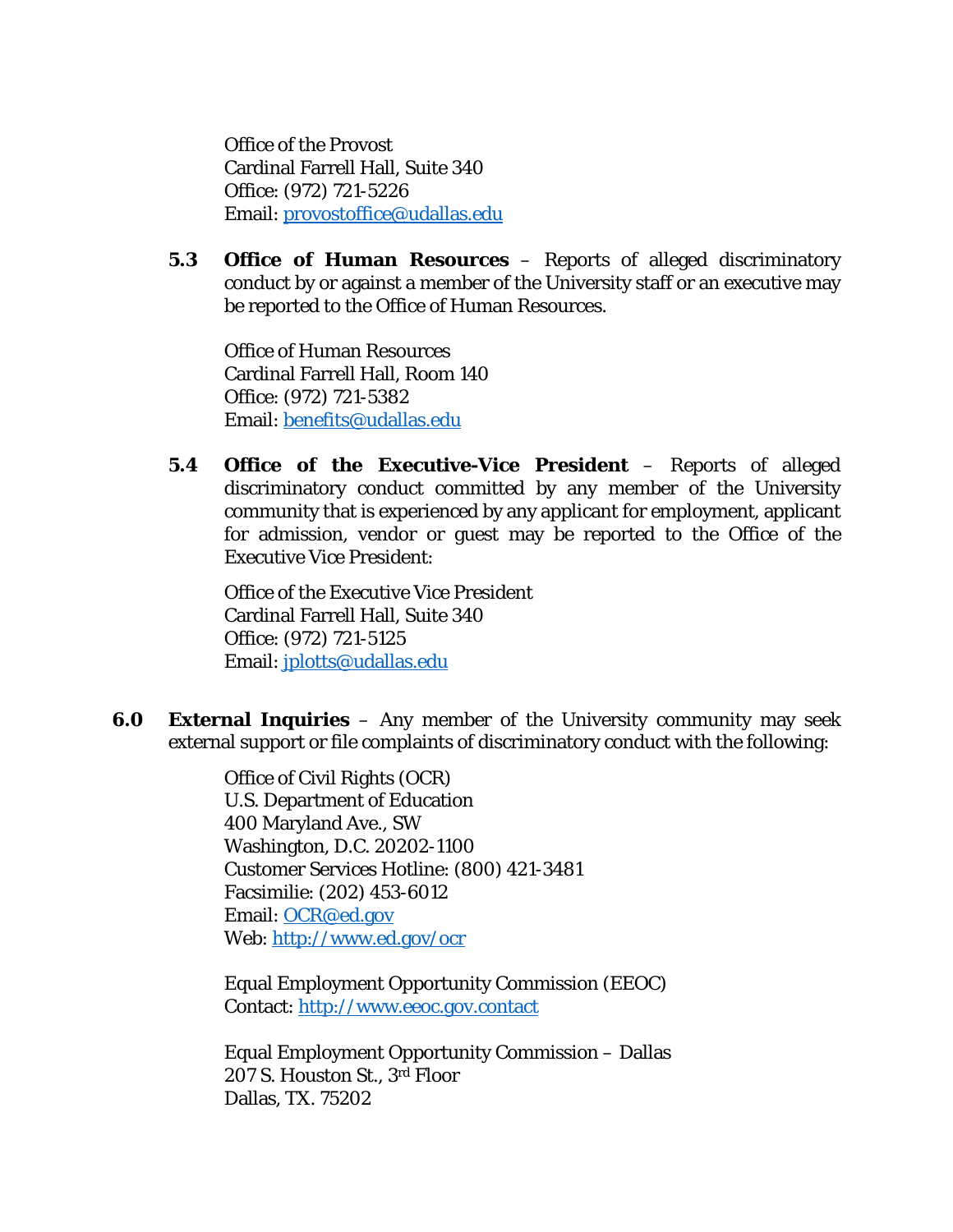Phone: (800) 669-4000 Facsimilie: (214) 253-2720 Web:<https://www1.eeoc.gov/field/dallas/index.cfm>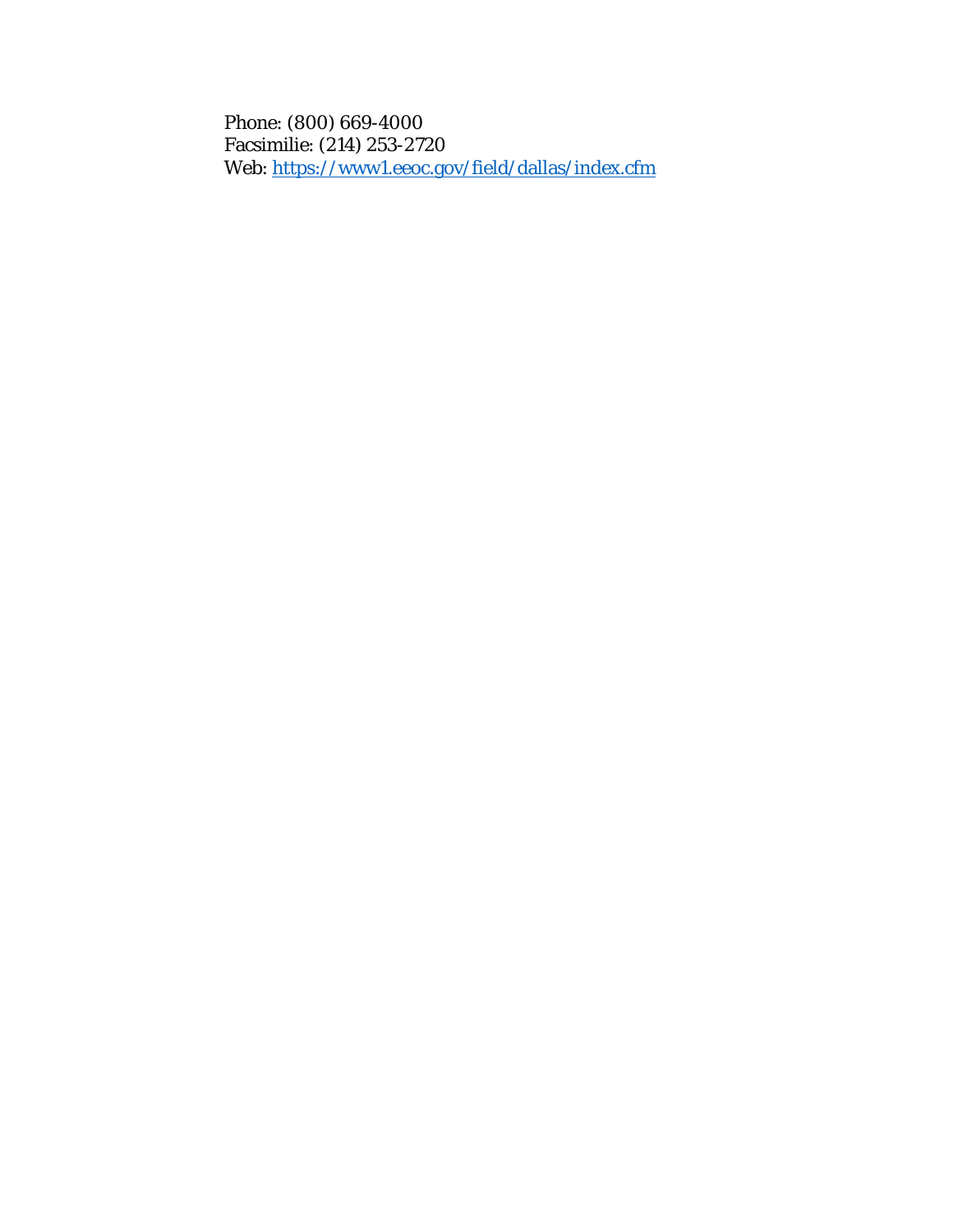

### **University of Dallas Policy 1.2.3**

### **CIVIL RIGHTS POLICY – RESPONSIBILITES AND DUTIES OF THE UNIVERSITY TITLE IX/SECTION 504 COORDINATOR**

- **1.0 Purpose** The University of Dallas has designated a Title IX/Section 504 Coordinator to coordinate efforts to comply with and implement the University Civil Rights Policy, in keeping with the University's commitment to providing work, living and learning environments that are free of discrimination, harassment or retaliation.
- **2.0 Definitions** Relevant terms for implementation of this Policy are set forth in University Policy 1.2.1 Civil Rights Policy – Relevant Terms.
- **3.0 Duty of the Title IX/Section 504 Coordinator** The Title IX/Section 504 Coordinator is designated by the University to coordinate efforts to comply with and implement University Civil Rights Policy.

#### **4.0 Duty Regarding Complaints**

- 4.1 **Prompt and Equitable Resolution of Complaints** The Title IX/Section 504 Coordinator is designated as the University official with ultimate responsibility and authority to assure that all parties involved with the reporting, investigation and resolution of a reported violation of the University Civil Rights Policy receive prompt and equitable resolution to the Complaint.
- 4.2 **Maintain Investigation Files** The Title IX/Section 504 Coordinator will maintain all investigation files and record of any disciplinary action relating to Complaints.

#### **5.0 Duty to Provide Administrative Reports**

- 5.1 **Quarterly Reports to the President –** The Title IX/Section 504 Coordinator will provide quarterly written reports to the University President identifying each individual report of an occurrence which the reporter reasonably believes constituted Sexual Harassment, Sexual Assault, Dating Violence and Stalking. These quarterly reports to the President will include information regarding:
	- 5.1.1 The investigation of those individual reports;
	- 5.1.2 The disposition, if any, of any disciplinary processes arising from those individual reports; and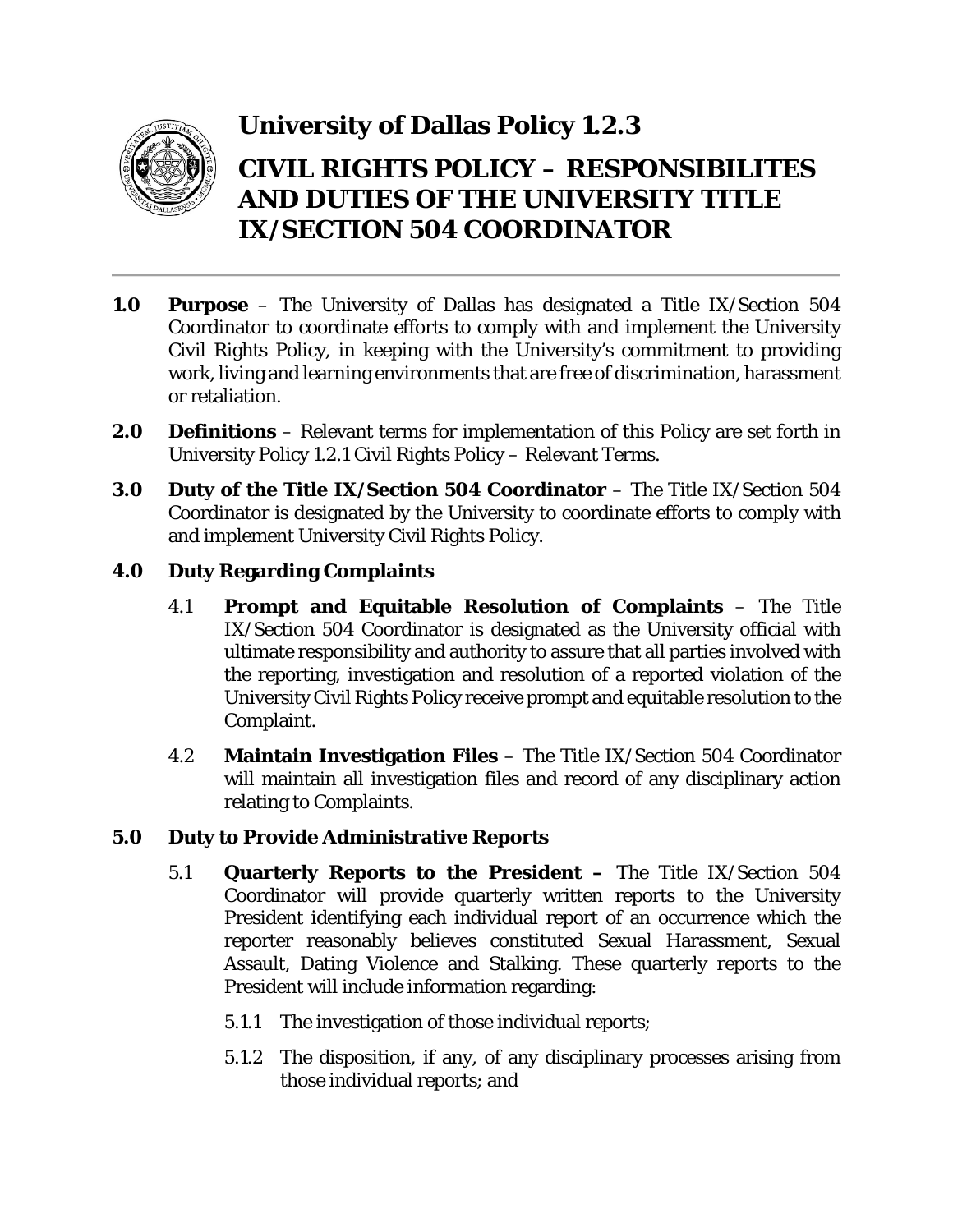- 5.1.3 The reports for which the University determined not to initiate a disciplinary process, if any.
- 5.2 **Immediate Reports to the President and to Campus Safety Office** – The Title IX/Section 504 Coordinator shall provide immediate notice to the University President and the University of Dallas Police Department if a report generates cause to believe that the safety of any person is in imminent danger.
- 5.3 **Semester Reports to the Board of Trustees** Once during each full academic semester during the year, the Title IX/Section 504 Coordinator will prepare a report on behalf of the University President to be delivered to the Board of Trustees and posted on the University's internet website. The report to the Board of Trustees may not identify individuals but must include:
	- 5.3.1 The number of reports of Sexual Harassment, Sexual Assault, Dating Violence and Stalking;
	- 5.3.2 The number of investigations conducted as a result of those individual reports;
	- 5.3.3 The disposition, if any, of any disciplinary processes arising from those individual reports;
	- 5.3.4 The number of those individual reports for which the University determined not to initiate a disciplinary process, if any; and
	- 5.3.5 Any disciplinary actions taken against a University Employee for failure to make a required report of Sexual Harassment, Sexual Assault, Dating Violence or Stalking.
- **6.0 Duty Regarding Training and Educational Materials**  The Title IX/Section 504 Coordinator will assist in the development, provision, monitoring, and recording of training and educational materials for employees and students, as well as for those persons who are involved in the investigation and disciplinary processes of alleged violations of the University Civil Rights Policy.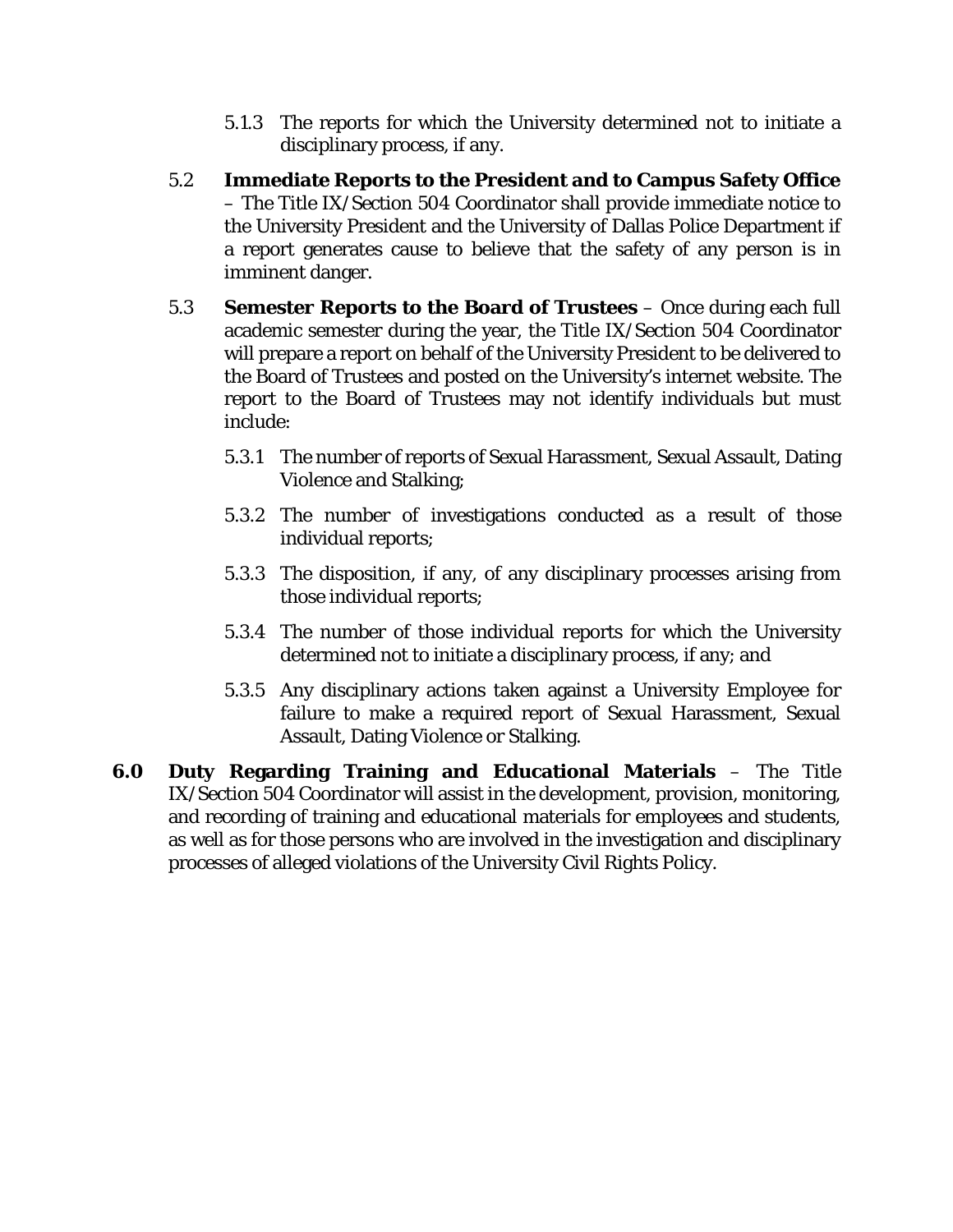

## **University of Dallas Policy 1.2.4 CIVIL RIGHTS POLICY – EMPLOYEE REPORTING RESPONSIBILITIES**

- **1.0 Purpose** University of Dallas Policy 1.2.4 explains the reporting responsibilities of employees, which assist the University in maintaining living, work and learning environments that are free of discrimination, harassment or retaliation.
- **2.0 Definitions** Relevant terms for implementation of this Policy are set forth in University Policy 1.2.1 Civil Rights Policy – Relevant Terms.
- **3.0 Employee Reporting Responsibilities** Except for those Confidential Employees identified by position below, ALL University Employees who witness or receive information of an actual, suspected, or alleged incident of conduct that violates the University Civil Rights Policy must promptly report the incident to the Title IX/Section 504 Coordinator in accordance with University Policy 1.2.5 Civil Rights Policy – Reporting Protocol.
	- 3.1 **A report to the Title IX/Section 504 Coordinator is not required if**:
		- 3.1.1 The employee was the victim of the Sexual Harassment, Sexual Assault, Dating Violence, or Stalking.
		- 3.1.2 The incident is one of Sexual Harassment, Sexual Assault, Dating Violence, or Stalking and it was disclosed at a public awareness event sponsored by the University or by a University student organization.
	- 3.2 **Notice to be Provided to a Reporting Party**  When an employee (except for Confidential Employees) receives a report of conduct that violates or may violate the University Civil Rights Policy, the employee must inform the Reporting Party about:
		- 3.2.1 **Obligation to make a prompt report** The employee's obligation to make a prompt report of all related information to the Title IX/Section 504 Coordinator and to other authorities if the complaint relates to child abuse as defined in Texas law.
		- 3.2.2 **Option to speak with a Confidential Reporter** The Reporting Party's option to make a confidential report to a designated Confidential Reporter.
		- 3.2.3 **Option to request confidentiality in an investigation**  The Reporting Party's option to request that the reported incident be investigated confidentially. The employee must not assure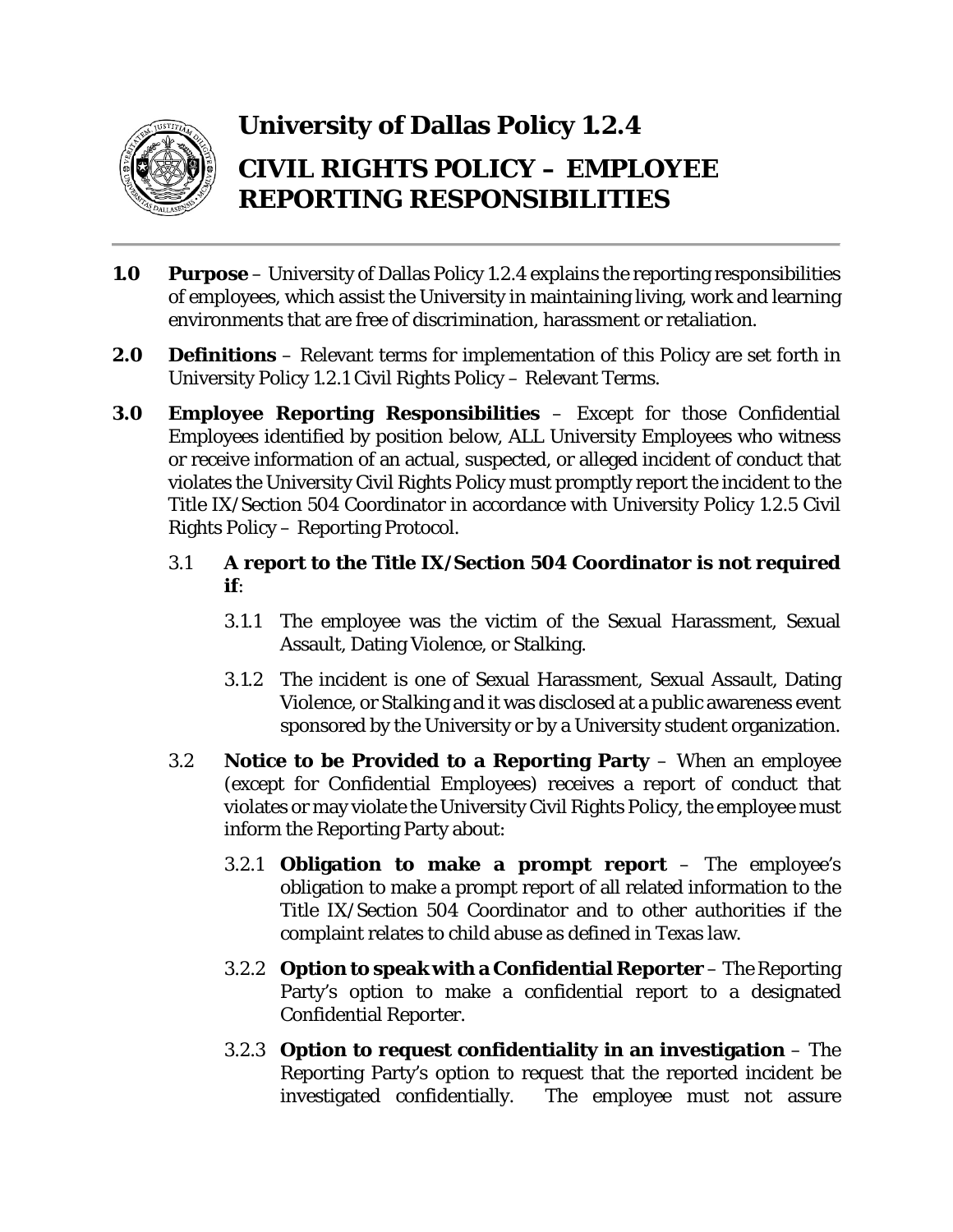confidentiality but must inform the Reporting Party that all decisions related to the confidentiality of a report and any resulting investigation are evaluated by the Title IX/Section 504 Coordinator.

- **4.0 Prompt Notice to the Title IX/Section 504 Coordinator** An employee's prompt notice to the Title IX/Section 504 Coordinator must include all information known about the incident that is relevant to an investigation.
	- 4.1 Relevant information includes the name of the Reporting Party, the general nature of the incident, date, time of day, location and any other information needed to assess whether an on-going threat is present, and any request from the Reporting Party to maintain confidentiality.
	- 4.2 The employee is not required to gather information beyond what the employee witnessed or the Reporting Party provided.
	- 4.3 A report to the Title IX/Section 504 Coordinator does not substitute for the employee's obligation to report incidents to law enforcement authorities in those circumstances required by United States or Texas law.
- **5.0 Criminal Penalties for Failure to Forward Certain Reports** Pursuant to Texas law, an employee (other than a Confidential Employee) who, in the course and scope of employment, witnesses or receives information regarding the occurrence of an incident that the employee believes constitutes Sexual Harassment, Sexual Assault, Dating Violence or Stalking and is alleged to have been committed by or against a person who was a student enrolled at or an employee of the University at the time of the incident must promptly report the incident to the Title IX/Section 504 Coordinator or a Deputy Title IX Coordinator.
	- 5.1 Pursuant to Texas law, an employee may be subject to criminal penalties if the employee fails to make the report to the Title IX/Section 504 Coordinator or a Deputy Title IX Coordinator.
	- 5.2 Pursuant to Texas law, if the University determines, in accordance with the University's disciplinary process, that an employee has committed a criminal offense by failing to fulfill this reporting obligation, the University will terminate that person's employment.
- **6.0 Confidential Reporters** The University has designated certain positions as Confidential Reporters to whom students may speak confidentially about incidents that are or may be in violation of the University Civil Rights Policy, including incidents and alleged incidents of Sexual Harassment, Sexual Assault, Dating Violence and Stalking.
	- 6.1 Individuals holding any of the following positions of University employment are designated as Confidential Reporters: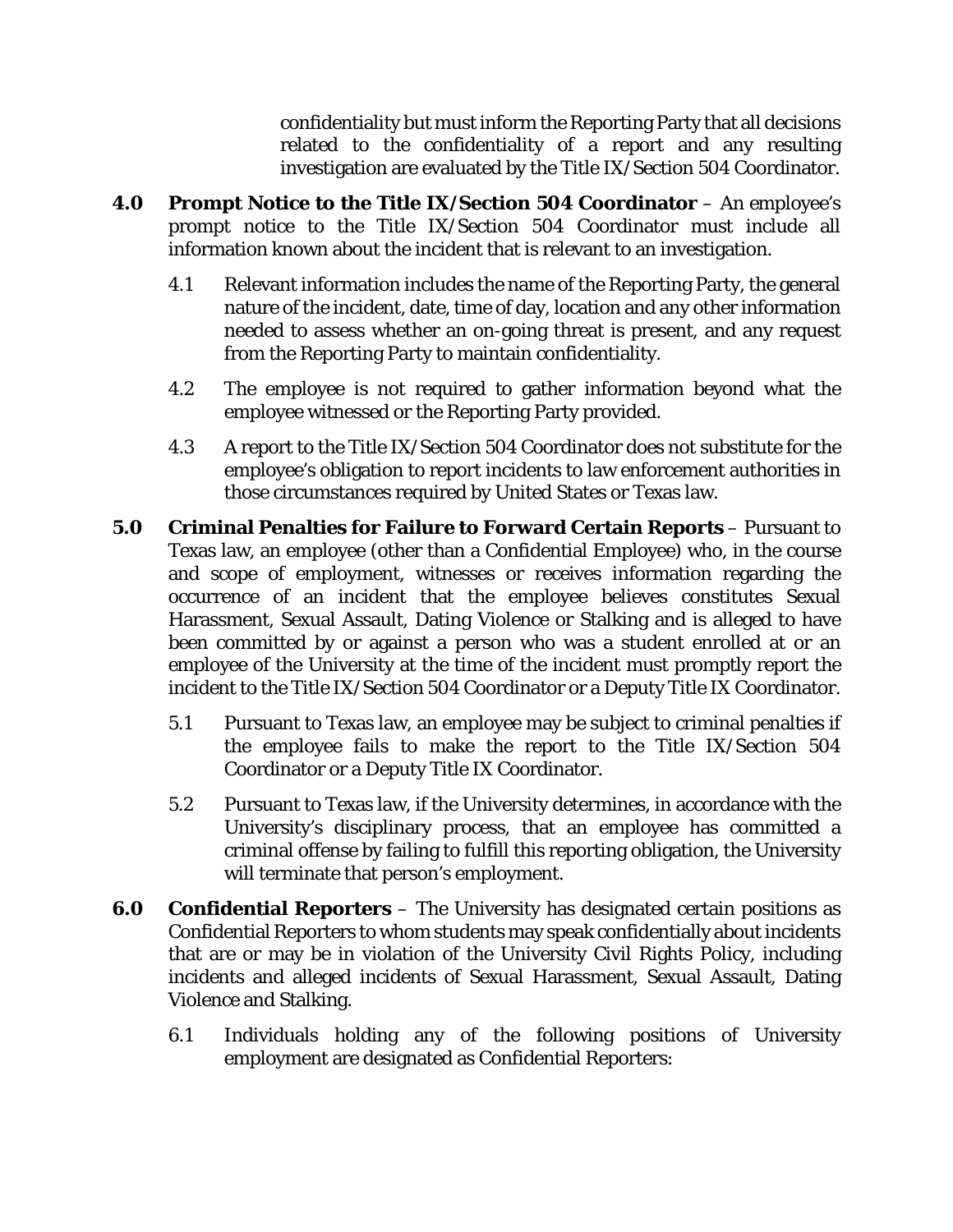- 6.1.1 Licensed mental health counselors whether an employee or an independent contractor when providing mental health services to a University student. Information disclosed to a mental health provider is confidential and may only be shared with a victim's written consent. The mental health provider is not relieved of the obligation to provide aggregate data or other non-identifying information regarding a reported incident of Sexual Harassment, Sexual Assault, Dating Violence or Stalking to the Title IX/Section 504 Coordinator.
- 6.1.2 Licensed medical professionals whether an employee or an independent contractor when providing health care services to a University student. Information disclosed to a medical professional is confidential and may only be shared with a victim's written consent. The medical provider is not relieved of the obligation to provide aggregate data or other non-identifying information regarding a reported incident of Sexual Harassment, Sexual Assault, Dating Violence or Stalking to the Title IX/Section 504 Coordinator.
- 6.1.3 Vowed Religious (priests, deacons, and religious sisters and brothers), including the University Chaplain, when providing pastoral services.
- 6.1.4 The Director of Campus Ministry and any member of the Campus Ministry staff.
- 6.2 Confidential Reporters will not disclose any personally identifiable information reported by a student without the student's written consent disclosure unless disclosure is required in accordance with state or federal law or in cases of imminent risk of harm to a member of the University community.
- 6.3 With the exception of Clergy receiving information that is subject to confidentiality under other law (including canon law), Confidential Reporters must report to the Title IX/Section 504 Coordinator the type of individual incidents of sexual harassment, sexual assault, dating violence or stalking reported by a student. In the absence of consent from the Reporting Party, any information that would violate a student's expectation of privacy must be excluded from a report to the Title IX/Section 504 Coordinator.
- 6.4 Subject to the limitations set forth in Section 6.3 of this Policy, a Confidential Reporter must report adequate detail in a report to the Title IX/Section 504 Coordinator to enable the Title IX/Section 504 Coordinator to assess and respond to any potential threat to the University Community.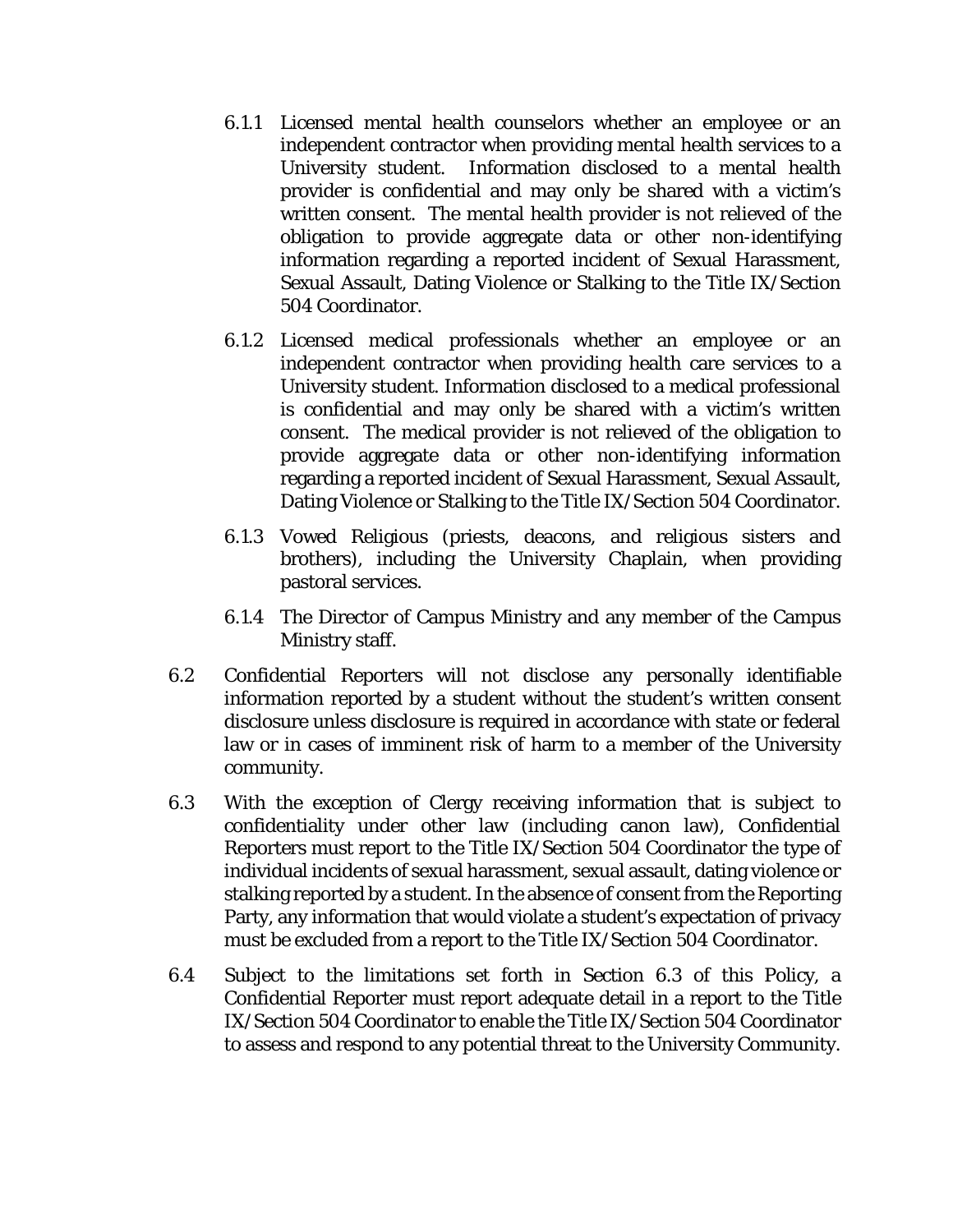- 6.5 Confidential Reporters receiving reports alleging abuse of a minors must report the allegation to local law enforcement or to the Department of Child Protective Services in accordance with Texas law.
- 6.6 In the interest of public and personal safety, Confidential Reporters must report any allegation of conduct that poses imminent risk of harm to another individual or to the campus community immediately to the Title IX/Section 504 Coordinator and to the University Police or to other local law enforcement.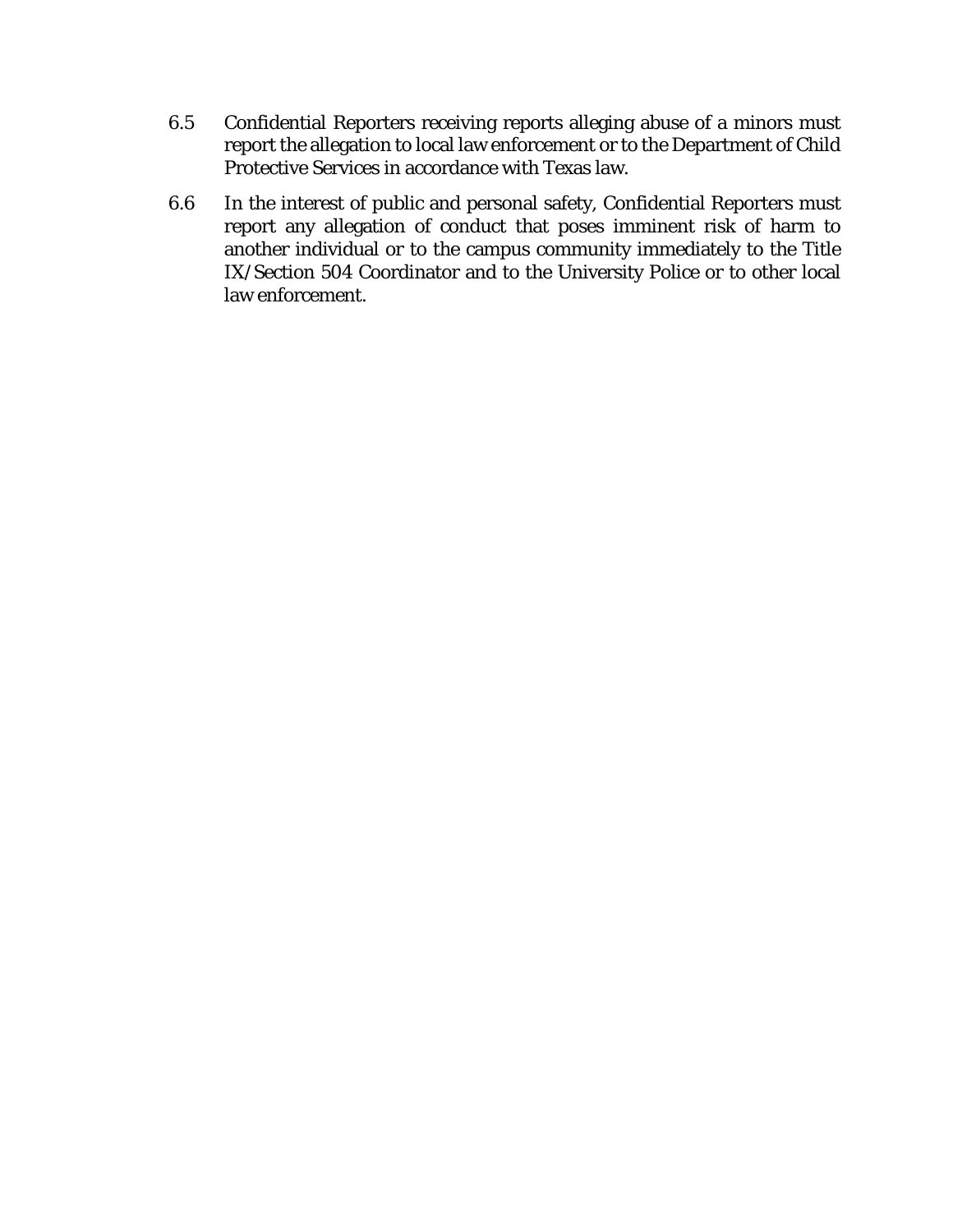

## **University of Dallas Policy 1.2.5 CIVIL RIGHTS POLICY – PROTOCOL FOR REPORTING COMPLAINTS**

- **1.0 Purpose** In accordance with its commitment to civil rights as set forth in the University Civil Rights Policy, the University of Dallas has established protocols to report complaints of violations of the University Civil Rights Policy.
- **2.0 Definitions** Relevant terms for implementation of this Policy are set forth in University Policy 1.2.1 Civil Rights Policy – Relevant Terms.
- **3.0 Reporting Incidents –** Victims of Discrimination, Harassment and Retaliation, including victims of Sexual Harassment, Sexual Assault, Dating Violence and Stalking, have the right to decide if and when they report the incident(s) in accordance with University Policy 1.2.5, including whether or not to report to law enforcement.
	- 3.1 A victim has the right to choose whether to report a crime to law enforcement, or to decline to report to law enforcement. If a victim decides to report a crime to law enforcement, the University will be available to assist the victim in reporting the crime to law enforcement.
	- 3.2 The University strongly encourages reporting as soon as possible. Prompt reporting may preserve options that delayed reporting does not, including immediate police response and preservation of physical evidence that may be necessary to prove an alleged criminal offense or to obtain a protective order.
		- 3.2.1 The University strongly encourages victims of Sexual Harassment, Sexual Assault, Dating Violence and Stalking to go to a hospital for treatment and preservation of evidence, if applicable, as soon as practicable after the incident.
		- 3.2.2 A person acting in good faith who reports or otherwise participates in the reporting, investigative, or disciplinary process of an alleged violation of the University Civil Rights Policy may not be subjected to any disciplinary action by the University for any violation by the person of the University's code of conduct reasonably related to the incident unless suspension or expulsion from the University is a possible punishment.
			- 3.2.2.1 In addition, the University will not take any disciplinary action against a student enrolled at the University who in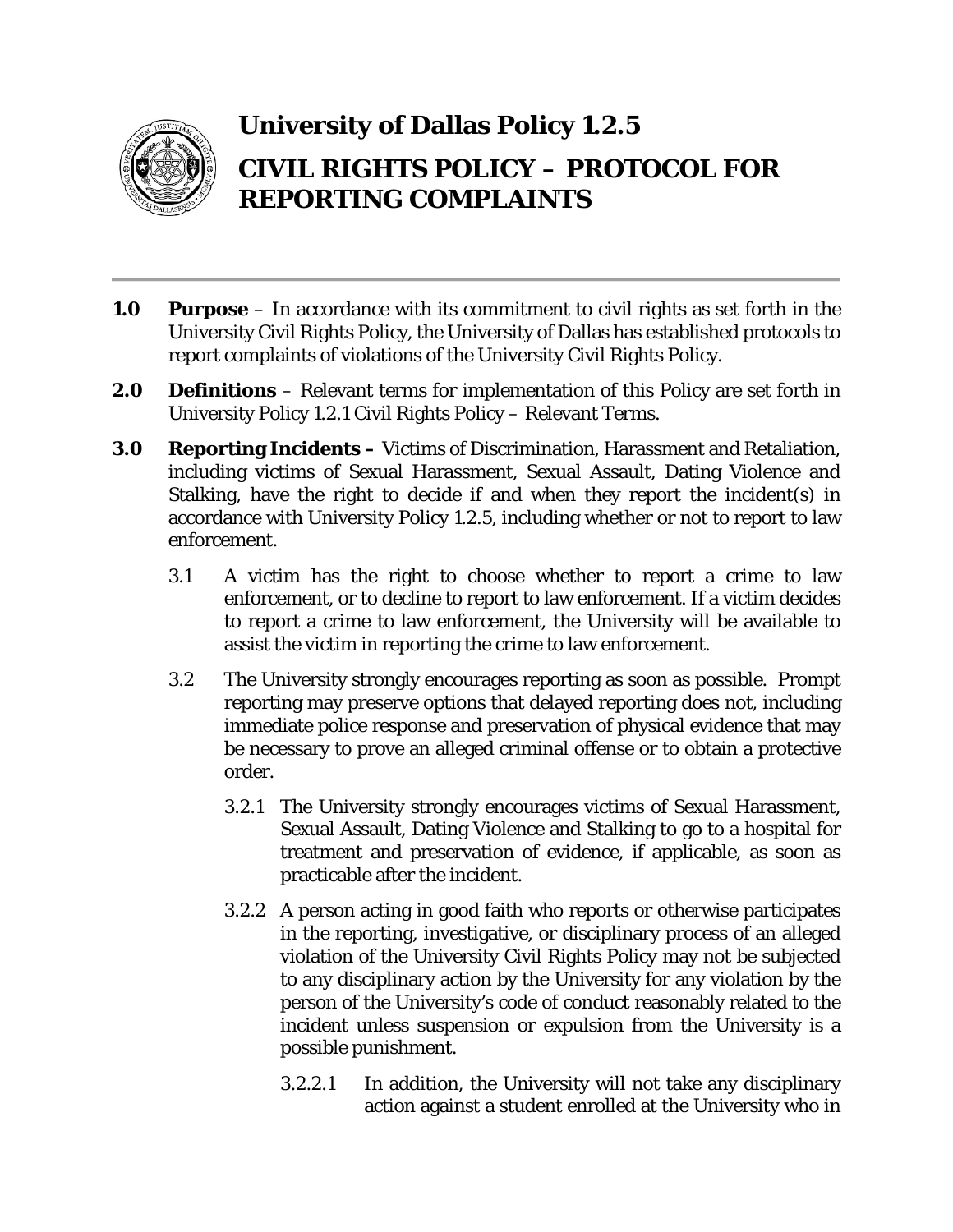good faith reports to the University being the victim of, or a witness to, an incident of Sexual Harassment, Sexual Assault, Dating Violence or Stalking for a violation of the University's code of conduct occurring at or near the time of the incident, regardless of the location at which the incident occurred or the outcome of the University's disciplinary process regarding the incident, if any.

- 3.2.2.2 The amnesty provided in Section 3.2.2 and 3.2.2.1 does not apply to a person who perpetrates or assists in the perpetration of the incident in violation of the University Civil Rights Policy.
- 3.2.2.3 The University may investigate to determine whether a report was made in good faith. A determination by the Title IX/Section 504 Coordinator that a Reporting Party or other person is entitled to the amnesty provided in Section 3.2.2 is final and may not be revoked.
- 3.3 Once an individual alerts the University of an alleged violation of the University Civil Rights Policy, they will be provided with written information – including this Policy – of their rights, reporting options and support resources. Individuals may also access this information upon request without disclosing any facts related to an incident.
- **4.0 University Title IX/Section 504 Coordinator –** The University Title IX/Section 504 Coordinator is specifically designated to receive and investigate Complaints of discrimination, harassment and retaliation as set forth in University Policy 1.2.2.
	- 4.1 The Title IX/Section 504 Coordinator or a designated investigator will investigate Complaints whether received directly from a Reporting Party, or indirectly through a University employee or the University Compliance Hotline.
	- 4.2 Protocols for the University's response to Complaints are established in University Policy 1.2.6.
	- 4.3 The Title IX/Section 504 Coordinator will immediately report to the President of the University a reported incident if the Title IX/Section 504 Coordinator has cause to believe that the safety of any person is in imminent danger as a result of the incident.
- **5.0 Reporting to University Employees** All University Employees, other than a Confidential Reporter, are required to promptly report to the Title IX/Section 504 Coordinator any incident that the employee witnesses or receives information about that alleges or may constitute a violation of the University Civil Rights Policy,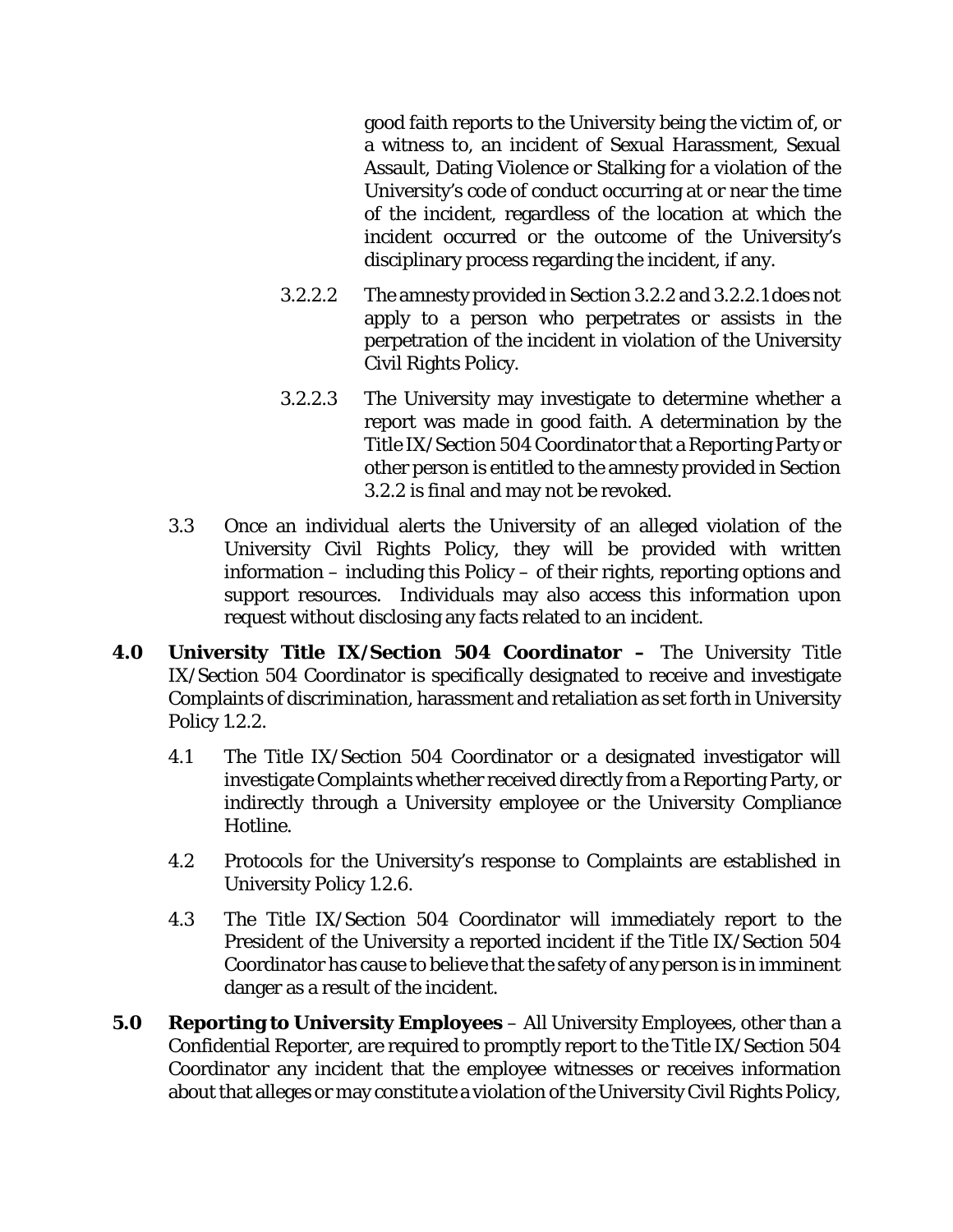including, but not limited to, Sexual Harassment, Sexual Assault, Dating Violence and Stalking.

- **6.0 Confidential Reporters** The University has designated certain Confidential Reporters to receive reports of alleged violations of the University Civil Rights Policy, including, but not limited to, Sexual Harassment, Sexual Assault, Dating Violence or Stalking, without obligation to provide personally identifiable information to the Title IX/Section 504 Coordinator. Confidential Reporters on the University campus include the following when working within the scope of their license or ordination:
	- 6.1 Licensed Mental Health Counselors.
	- 6.2 Licensed Medical Professionals.
	- 6.3 Vowed Religious (priests, deacons, and religious sisters and brothers), including the University Chaplain, when providing pastoral services.
	- 6.4 The Director of Campus Ministry and any member of the Campus Ministry staff.
	- 6.5 **Exceptions to Disclosure of Reported Incidents by Confidential Reporters** Unless otherwise prohibited by law (including canon law), Confidential Reporters must disclose Complaints of Sexual Harassment, Sexual Assault, Dating Violence or Stalking in the following circumstances:
		- 6.5.1 **Aggregated Reports**  A Confidential Reporter must provide regular reports to the Title IX/Section 504 Coordinator including aggregate data or other non-identifying information regarding incidents of alleged Sexual Harassment, Sexual Assault, Dating Violence or Stalking.
		- 6.5.2 **Reports involving abuse of a minor** Reports alleging abuse of a minors must be reported to local law enforcement or to the Department of Child Protective Services in accordance with Texas law.
		- 6.5.3 **Reports posing imminent risk of harm to another individual or to the campus community** – In the interest of public and personal safety, Confidential Reporters must report any allegation of conduct that poses imminent risk of harm to another individual or to the campus community immediately to the University Police or to other local law enforcement.
- **7.0 Authority of a Reporting Party to Request that their Identity not be Disclosed or that the Complaint Not Be Formally Pursued by the University** – A Reporting Party may request that their identity not be disclosed or that a Complaint not be formally pursued by the University. The University will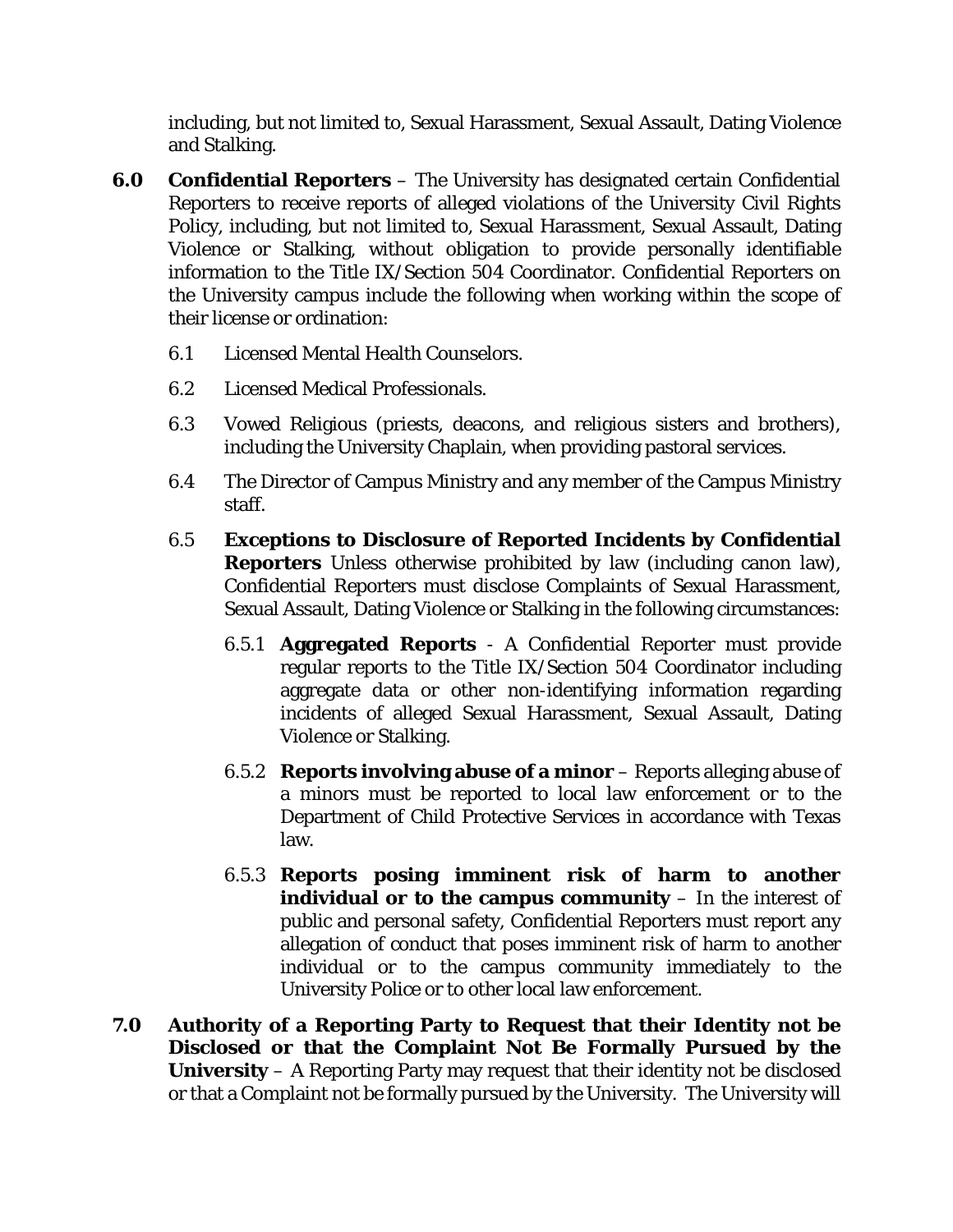take all reasonable steps to comply with a request for confidentiality so long as doing so will not prevent the University from responding to the Complaint effectively.

- 7.1 The Title IX/Section 504 Coordinator will inform the Reporting Party that a request for Confidentiality may limit the University's ability to respond, including pursuing disciplinary action against the accused. The Title IX/Section 504 Coordinator will also inform the Reporting Party that University Policy includes protections against retaliation.
- 7.2 In determining whether the Reporting Party's request not to investigate will be granted, the Title IX/Section 504 Coordinator will consider:
	- 7.2.1 The seriousness / nature of the allegation.
	- 7.2.2 Whether the alleged behavior or conduct presents a threat to individuals other than the Reporting Party.
	- 7.2.3 Whether effective measures can be put in place to protect the Reporting Party against continued physical or psychological harm or retaliation.
	- 7.2.4 Whether delaying an investigation could reasonably result in the destruction or deterioration of potential evidence to corroborate or refute the allegation;
	- 7.2.5 Whether the University has received other reports allegedly committed by the same individual(s); and
	- 7.2.6 Any other information that has a reasonable bearing on the decision.
- 7.3 If the Title IX/Section 504 Coordinator decides that the request not to investigate will be denied, the Title IX/Section 504 Coordinator will notify the Reporting Party in a prompt manner and generally before initiating investigation or making a disclosure of the report.
- 7.4 Subject to the provisions in Section 7.0 of this Policy, if the Title IX/Section 504 Coordinator approves the Reporting Party's request not to pursue a formal Complaint, the University will still offer the Reporting Party appropriate interim supports and remedies and, if appropriate, will take any steps necessary to protect the health and safety of the University Community but will not otherwise pursue formal action.
- **8.0 Confidentiality** Information that could reasonably lead to the identification of a Reporting Party or any other person participating in an investigation of a Reported Incident of Sexual Harassment, Sexual Assault, Dating Violence or Stalking is confidential and shall not be disclosed by any University Official except as provided for in law including the Family Education Rights and Privacy Act.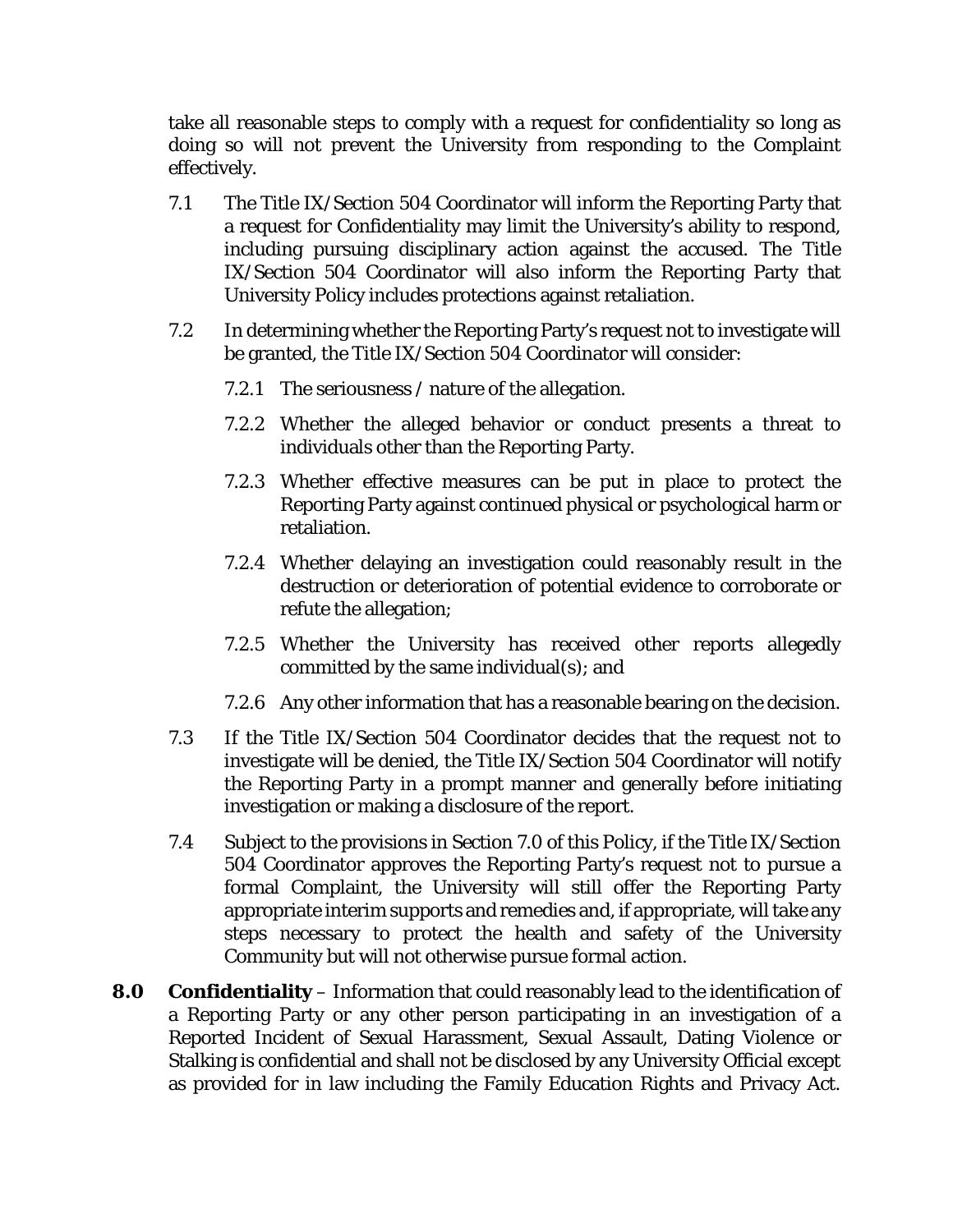Information will only be shared as necessary with other school officials, witnesses, investigators, law enforcement officials and the Reporting Party.

- **9.0 Compliance Reporting Hotline -** Any incident in violation of the University Civil Rights Policy, including, but not limited to, allegations of Sexual Harassment, Sexual Assault, Dating Violence and Stalking, may be reported through the University's web-based reporting system called the Compliance Reporting Hotline, which allows the option of reporting anonymously.
	- 9.1 The web address for the Compliance Reporting Hotline is

[udallas.edu/complaint](http://udallas.edu/complaint) or

<https://secure.ethicspoint.com/domain/media/en/gui/19779/index.html>

- 9.2 Under the direction of the Title IX/Section 504 Coordinator, the University will review and investigate all Reported Incidents received through this site.
- 9.3 The University will cooperate with anyone reporting through the Compliance Reporting Hotline or through subsequent investigation to provide anonymity to the fullest extent possible under this Policy.
- 9.4 If the anonymous reporter declines to pursue a formal complaint, the Title IX/Section 504 Coordinator may pursue a complaint on behalf of the University after considering the factors described in Section 7.0 of this Policy.
- **10.0 Reports to the University Police Department or Law Enforcement -** Victims or Reporting Parties have the option to file a report of Sexual Harassment, Sexual Assault, Dating Violence or Stalking. All incidents reported to the University Police will be promptly reported to the Title IX/Section 504 Coordinator.
	- 10.1 Victims or Reporting Parties may request the assistance of the Offices of Student Affairs or Human Resources when filing a Complaint with the University Police Department or local law enforcement.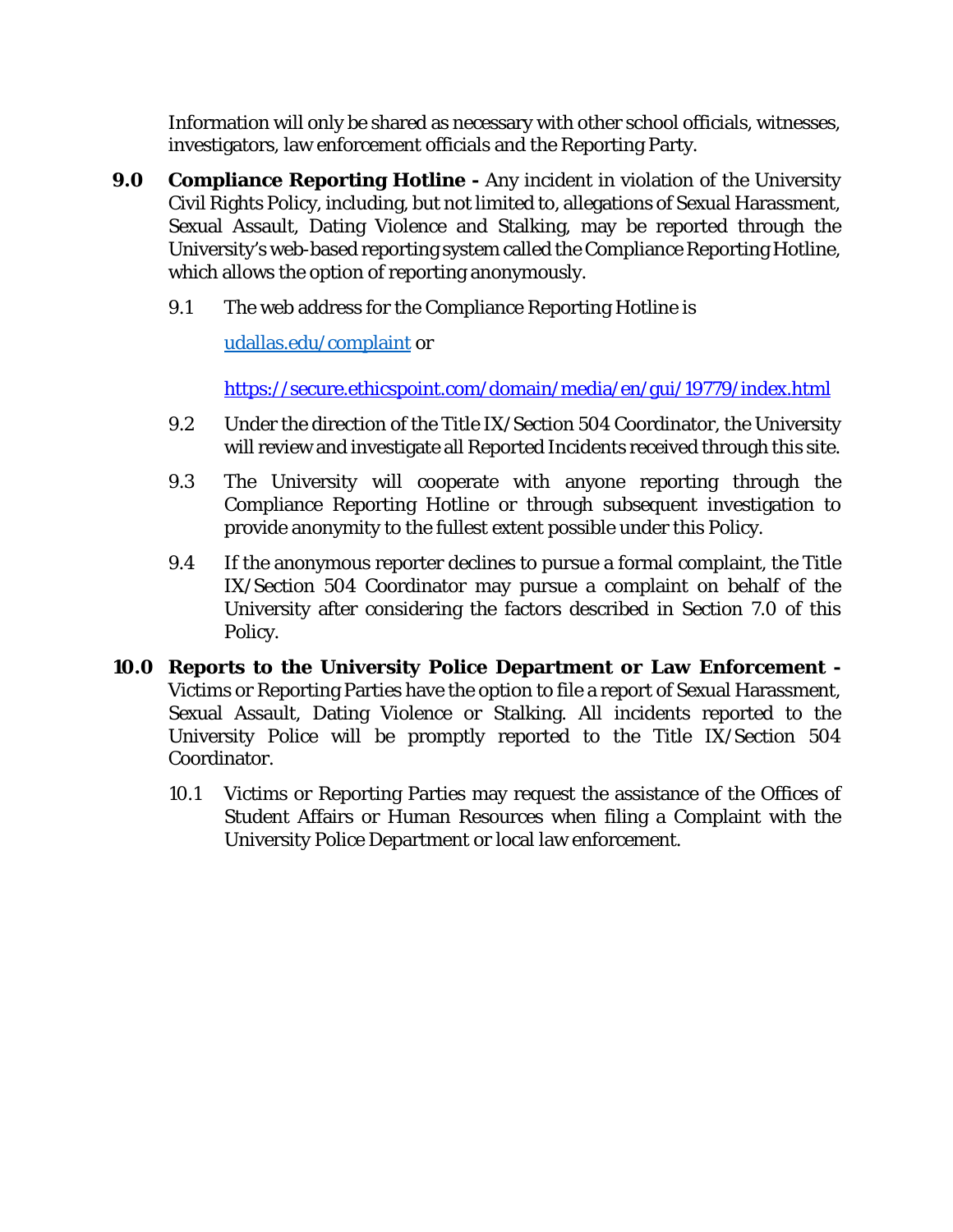

## **University of Dallas Policy 1.2.6 CIVIL RIGHTS POLICY – PROTOCOL FOR RESPONDING TO COMPLAINTS**

- **1.0 Purpose** This Policy provides the exclusive process for investigating complaints of violations of the University Civil Rights Policy, including, but not limited to, sexual harassment, sexual assault, dating violence and stalking.
- **2.0 Definitions** Relevant terms for implementation of this Policy are set forth in University Policy 1.2.1 Civil Rights Policy – Relevant Terms.

#### **3.0 Jurisdiction**

- 3.1 The University has jurisdiction over, and will respond to, allegations of violations of the University Civil Rights Policy occurring on the University premises, at University-sponsored activities, and/or where the accused person or alleged victim are either a student, faculty member or staff member.
- 3.2 These Protocols are separate from any criminal investigation or proceedings and may occur while criminal proceedings are ongoing.
- 3.3 Proceedings under this Policy will not be delayed or dismissed because criminal prosecution is pending, criminal charges have been dismissed, or criminal charges have been reduced.
- 3.4 Proceedings under this Policy may continue if a party is no longer employed by or enrolled as a student at the University.
- 3.5 The University does not limit the timeframe for filing a complaint of violation of the University Civil Rights Policy. Complaints can be submitted at any time following an incident, although the University's ability to take action may be limited by the passage of time.
- **4.0 Reporting Incidents –** Victims of violations of the University Civil Rights Policy have the right to decide if and when they report the incident(s) to the Title IX/Section 504 Coordinator, a University Employee or Confidential Reporter, Local Law Enforcement, including the University Police or through the University Compliance Hotline in accordance with University Policy 1.2.5.
	- 4.1 The University strongly encourages reporting as soon as possible. Prompt reporting may preserve options that delayed reporting does not, including immediate police response and preservation of physical evidence that may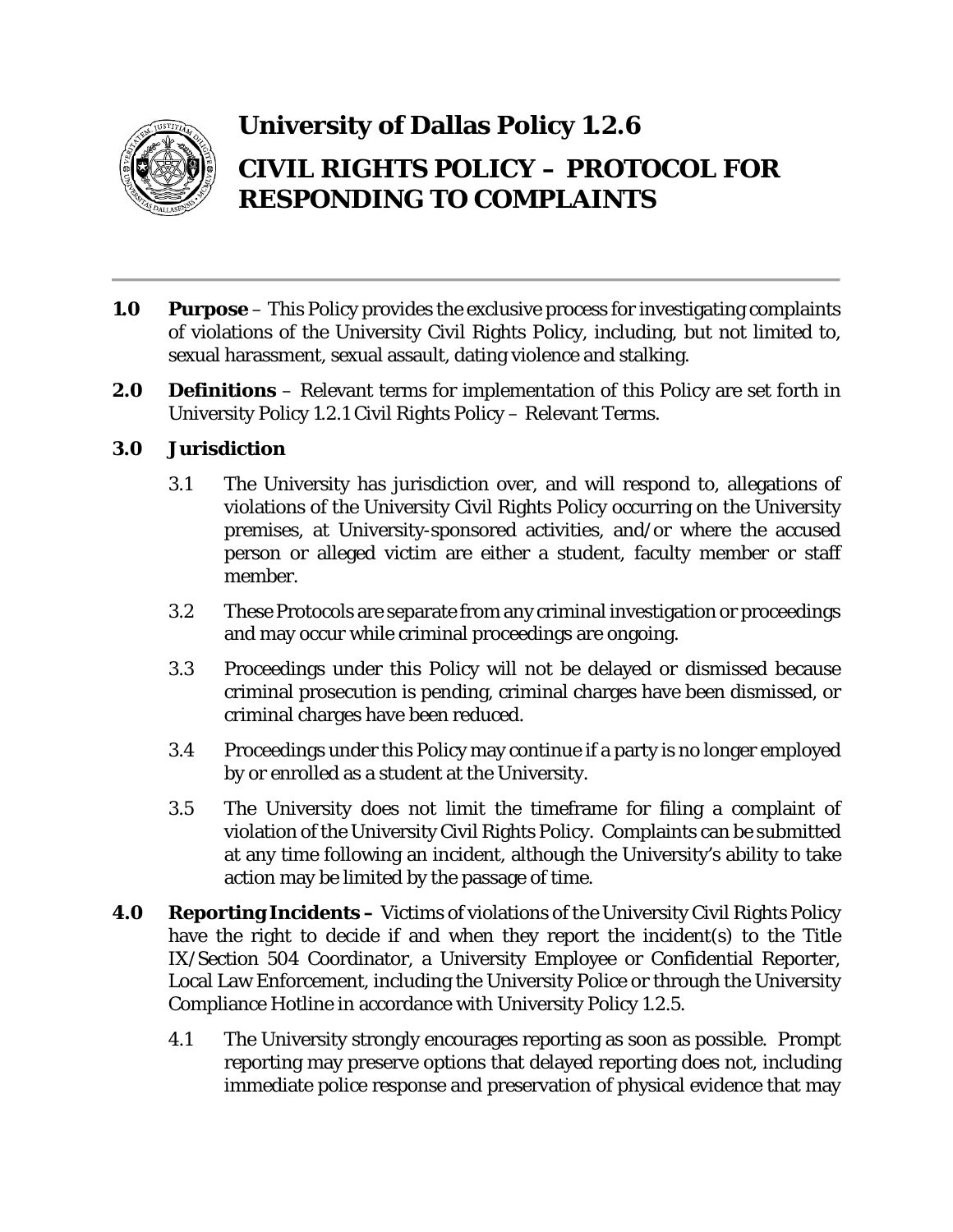be necessary to prove an alleged criminal offense or to obtain a protective order.

4.2 Once an individual alerts the University of an alleged violation of the University Civil Rights Policy they will be provided with written information – including this Policy – their rights, reporting options and support resources. Individuals may also access this information upon request without disclosing any facts related to an incident.

#### **5.0 Confidentiality**

- 5.1 The University will protect the anonymity of all individuals involved in a report or complaint by refusing to disclose identifying information to anyone outside the University to the extent permitted by law.
	- 5.1.1 Unless waived in writing, the identity of the following individuals is confidential and not subject to disclosure in response to a request for public information submitted to the University Police in accordance with Chapter 552 of the Government Code and may only be disclosed to: (1) University officials conducting an investigation; (2) law enforcement as necessary to conduct an investigation and subject to relevant federal law; (3) a health care provider in an emergency; and (4) other individuals or witnesses engaged in the investigation of a Reported Incident to the extent necessary:
		- An alleged victim of an incident of Sexual Harassment, Sexual Assault, Dating Violence or Stalking,
		- A person who sought guidance from the University, reported or participated in an investigation of an incident of Sexual Harassment, Sexual Assault, Dating Violence or Stalking, and
		- A person who is alleged to have committed or assisted in the commission of an incident of Sexual Harassment, Sexual Assault, Dating Violence or Stalking if, after investigation the University determines that a Reported Incident is unsubstantiated or without merit.
- 5.2 Individuals may request that an incident be investigated by the University without providing their name to the Respondent or witnesses. However, this request may reduce the University's ability to thoroughly investigate a reported incident. When the University cannot fully investigate a report or take appropriate disciplinary action because of a request for an investigation with an anonymous Complainant, the University will pursue other steps to limit the effects of the alleged violation, attempt to prevent its recurrence, and respond to the impact on the involved parties and the community.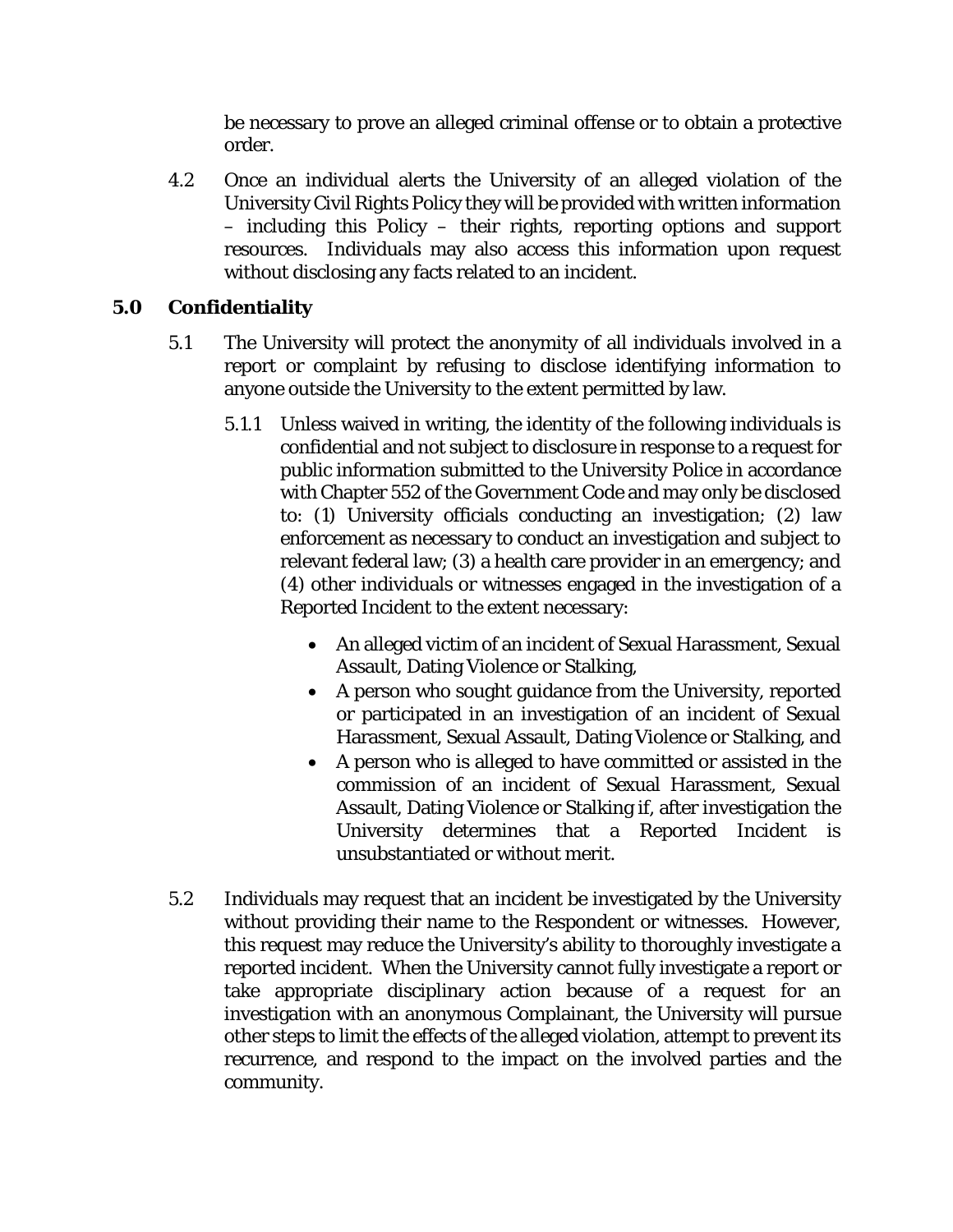- 5.3 If an individual discloses an incident to a University Employee but wishes to maintain confidentiality and/or requests that no investigation into a particular incident be conducted or disciplinary action taken, the University will balance a request for confidentiality with its responsibility to provide a safe and non-discriminatory environment for the University community.
- 5.4 Information will be shared within the University only to those school officials with a legitimate interest.
- 5.5 The University will protect the confidentiality of alleged victims and other necessary parties while complying with all obligations to report annual crime statistics. Statistical reporting will be done without including personally identifying information about an alleged victim.
- 5.6 The University will maintain as confidential any accommodations or protective measures provided to the alleged victim, to the extent maintaining such confidentiality would not impair the ability of the institution to provide the accommodations or protective measures.

#### **6.0 Retaliation**

- 6.1 The University takes reports of violations of the University Civil Rights Policy very seriously and will not tolerate retaliation against those who make reports or participate in the investigation or adjudication process.
- 6.2 Retaliation includes, but is not limited to, any adverse employment or educational action taken for making a report of violations of the University Civil Rights Policy, or otherwise participating under this Policy.
- 6.3 Any actual or threatened retaliation, or any act of intimidation to prevent or otherwise obstruct the reporting of a violation of the University Civil Rights Policy or the participation in proceedings related to a report of such violations, may be considered a separate violation of the University Civil Rights Policy and may result in disciplinary sanctions.
- 6.4 Any person who believes that they have been subject to retaliation should immediately report this concern to the Title IX/Section 504 Coordinator.

#### **7.0 Immediate Assistance**

- 7.1 **Medical Assistance:** Any individual who experiences Sexual Harassment, Sexual Assault, Dating Violence or Stalking is encouraged to seek immediate medical care either at the University Health Center or at an area medical provider. Preserving DNA evidence can be a key to identifying the perpetrator in a sexual violence case.
- 7.2 **Police Assistance:** Because Sexual Harassment, Sexual Assault, Dating Violence or Stalking may also constitute a criminal act, individuals seeking emergency assistance or who want to file a criminal report may contact the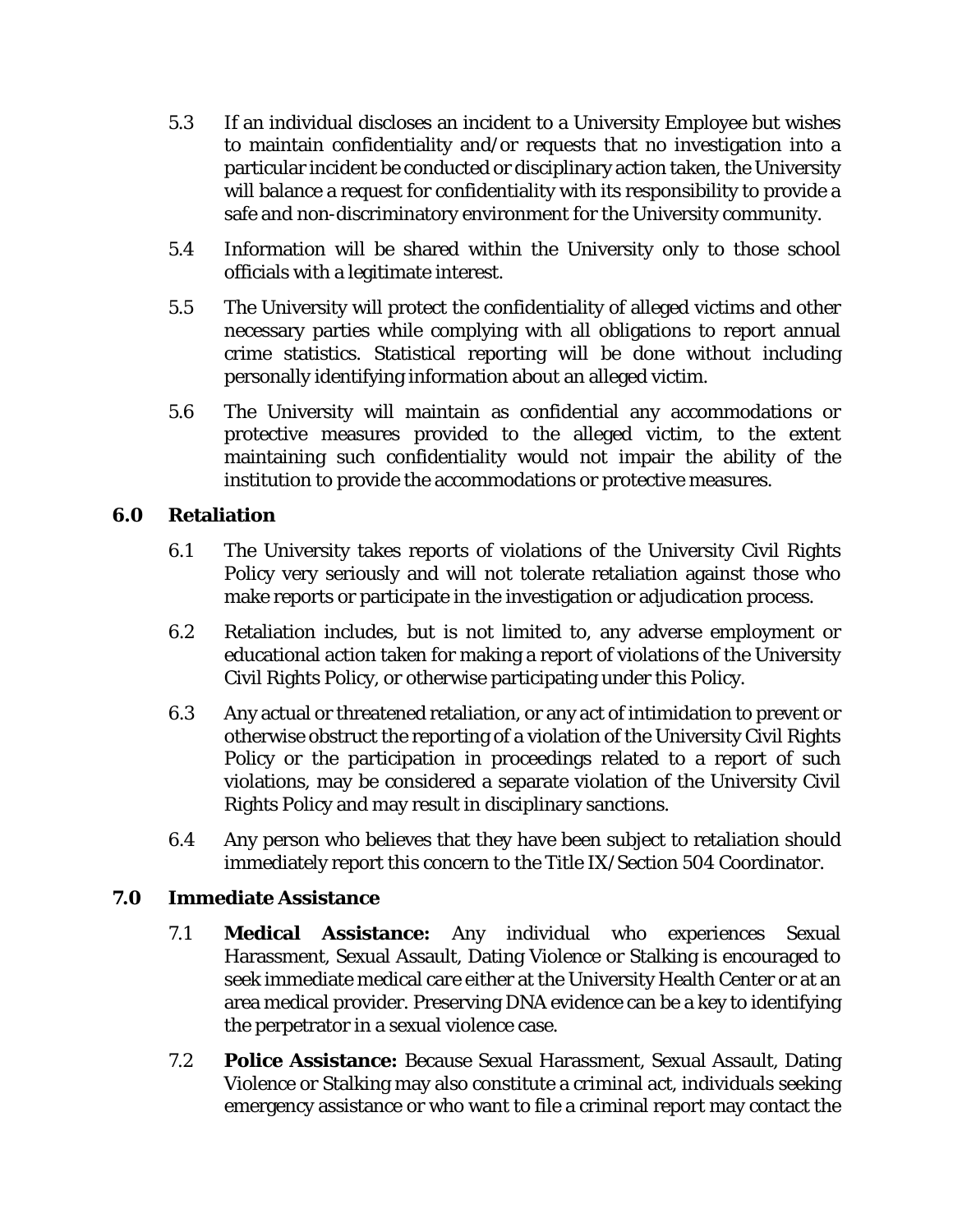University Police Department or the appropriate local law enforcement agency. In addition to any possible criminal action, the University Police will forward the report to the Title IX/Section 504 Coordinator.

- 7.3 **Counseling Assistance:** A person who has experienced Sexual Harassment, Sexual Assault, Dating Violence or Stalking is strongly encouraged to seek medical and psychological care even if he or she has no plans to pursue a formal report to the University or to the University Police.
- **8.0 Interim Measures and Ongoing Assistance:** When a violation of the University Civil Rights Policy is reported, the University will consider interim measures to protect involved persons and/or the community while the incident is investigated and during any related disciplinary process.
	- 8.1 An alleged victim is not required to file a formal complaint to receive interim measures. Some interim measures may be implemented without an alleged victim disclosing identifying information related to the incident.
	- 8.2 Interim measures may include, but are not limited to, changes to academic, living, transportation, working situations, or protective measures. The University will make such accommodations or provide such protective measures if requested and if they are reasonably available, regardless of whether the victim chooses to report the alleged violations of this Policy to University Police or local law enforcement. The University will assess whether an interim measure will involve making these changes to the alleged victim or accused person's circumstances on a case-by-case basis.
		- 8.2.1 Interim measures may include allowing a student who is an alleged victim or an alleged perpetrator of an incident of Sexual Harassment, Sexual Assault, Dating Violence or Stalking to drop a course without academic penalty if the other party involved in the reported incident is enrolled in the same course.
		- 8.2.2 Interim measures may be instituted, altered, or revoked by the Appropriate Administrator, in consultation with the Title IX/Section 504 Coordinator.
			- 8.2.2.1 When an interim suspension or administrative leave is imposed, the student, employee, or student organization will be given the option to meet with the Appropriate Administrator prior to such suspension or leave, or as soon thereafter as reasonably possible, to explain why the suspension or leave should not be imposed.
			- 8.2.2.2 An interim suspension or administrative leave may include denial of access to University housing and/or the University campus, facilities, and/or events. The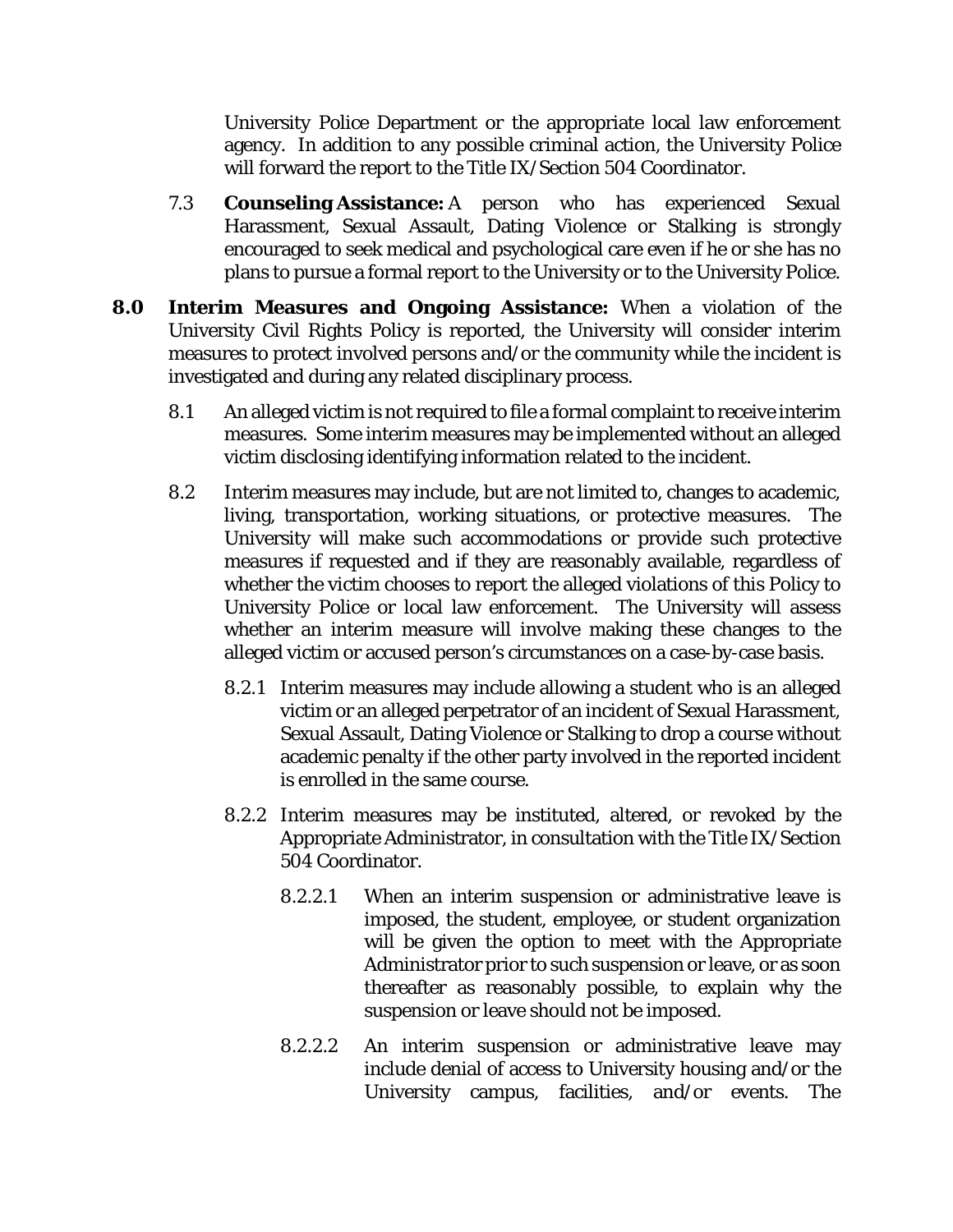suspension or leave may include classes and/or all other University activities or privileges for which the student or employee might otherwise be eligible.

- 8.3 If an interim measure is initially refused to a party it may still be available at a later date.
- 8.4 Unless explicitly altered or revoked by the Appropriate Administrator, interim measures remain in place until a decision on the investigation becomes final.
- 8.5 Violations of interim measures may be considered a separate violation under this Policy or may be investigated and adjudicated through other relevant University policies.
- 8.6 The University will honor any order of protection, No Contact Order, restraining order, or similar lawful order issued by any criminal or civil court.
- **9.0 Initial Response to a Complaint –** Upon receiving a report of a violation of the University Civil Rights Policy, the Title IX/Section 504 Coordinator will initiate the investigation process.
	- 9.1 The Title IX/Section 504 Coordinator will assign an Investigator to conduct a preliminary evaluation of the Complaint and, if appropriate, conduct an investigation and prepare a formal written report regarding the incident.
		- 9.1.1 The Title IX/Section 504 Coordinator may be the Investigator.
		- 9.1.2 If a Complainant requests that no investigation be conducted, the Title IX/Section 504 Coordinator will evaluate whether the request may be granted, in accordance with University Policy 1.2.5.
	- 9.2 The Investigator will evaluate the appropriate University response based on the information available and, whenever possible, with input from the alleged victim.
	- 9.3 Initial response to a Complaint and any investigation will be completed within a reasonable period of time.
	- 9.4 **Early Dismissal of a Complaint** If the Investigator concludes that the Complaint, as alleged, does not violate the University Civil Rights Policy, the Investigator will provide written notice to the Complainant of the Investigator's decision, including the reasons for that decision. The notice must also include information explaining the Complainant's right to object to the early dismissal decision.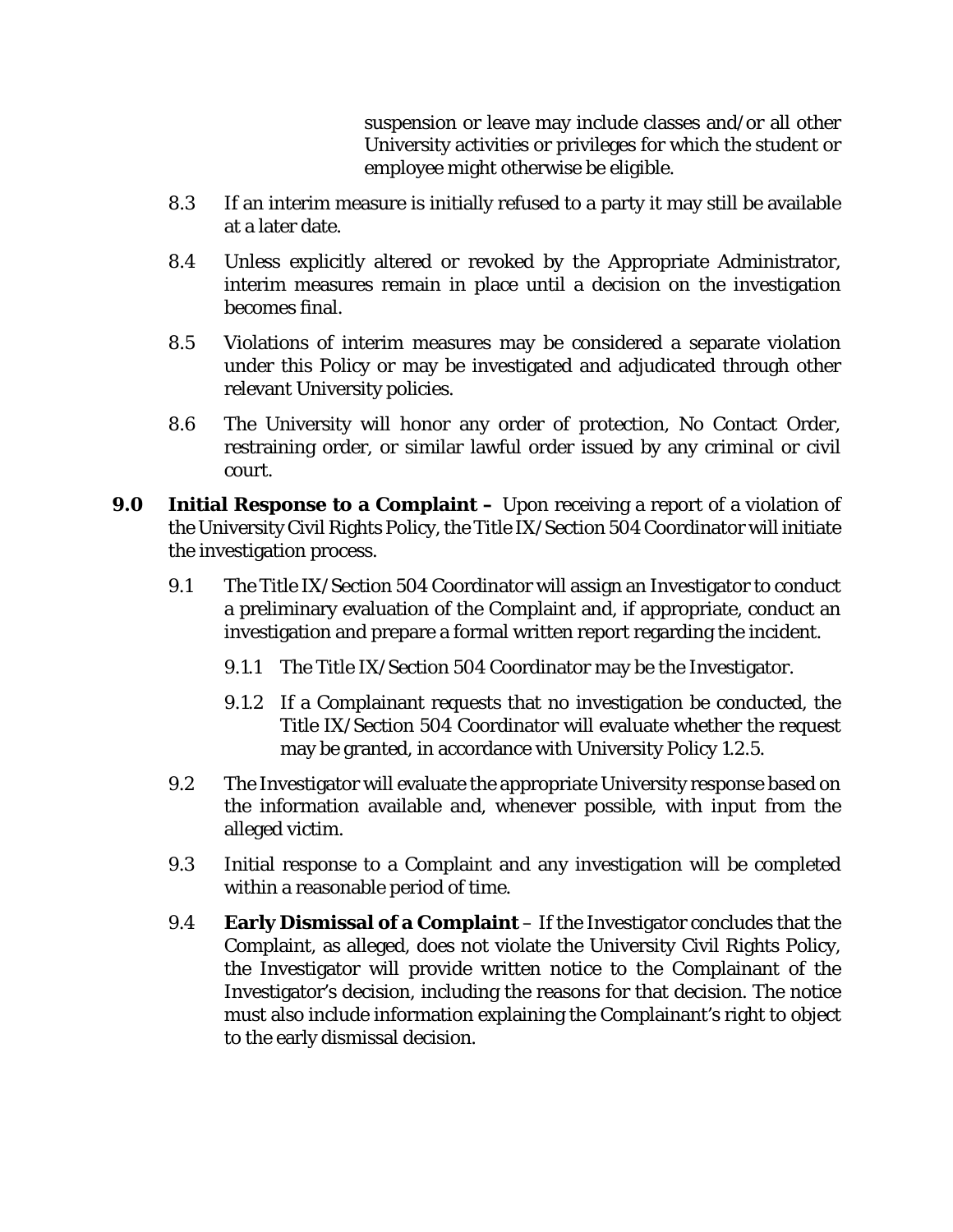- 9.4.1 The Complainant may object to the Investigator's early dismissal decision and request review by the Appropriate Administrator. The decision by the Appropriate Administrator is final.
- 9.5 The investigator will take reasonable measures to do the following:
	- 9.5.1 Contact the alleged victim to notify them of their rights and options under this Policy, including rights related to contacting law enforcement, the right to pursue a formal complaint with the University or to maintain confidentiality, the right to request interim measures, and the right to be free from retaliation.
	- 9.5.2 Inform the relevant individuals involved in a Reported Incident about the availability of University counseling services with consideration given, to the extent practicable, to ensuring that different counselors are assigned to all individuals seeing counseling in regard to a single Reported Incident.
	- 9.5.3 Stress to the alleged victim the importance of seeking treatment at a hospital as soon as possible after an incident and the importance of preserving evidence.
	- 9.5.4 Implement any appropriate interim measures.
- **10.0 Investigation Procedures** All provisions of this procedure will be managed by the Title IX/Section 504 Coordinator who may delegate certain responsibilities to other persons in order to facilitate timely and reliable investigations. Any proceeding under this Policy will be conducted in a prompt, fair and impartial manner from initial investigation to final result.
	- 10.1 **STEP ONE : Formal Investigation Initiated** The Investigator opens a formal investigation of the Complaint.
		- 10.1.1 The Investigator opens a formal investigation of the Complaint by providing contemporaneous notice to the Complainant and Respondent. The Investigator's notice should include:
			- 10.1.1.1 A brief description of the factual allegations made against the Respondent.
			- 10.1.1.2 Notice of the applicable code of conduct or policy that is alleged to have been violated.
			- 10.1.1.3 A copy of this Policy.
			- 10.1.1.4 A summary of available interim measures and other resources, if applicable.
	- 10.2 **STEP TWO : Consideration of Interim Measures** Although interim measures may have already been considered, following the filing of a formal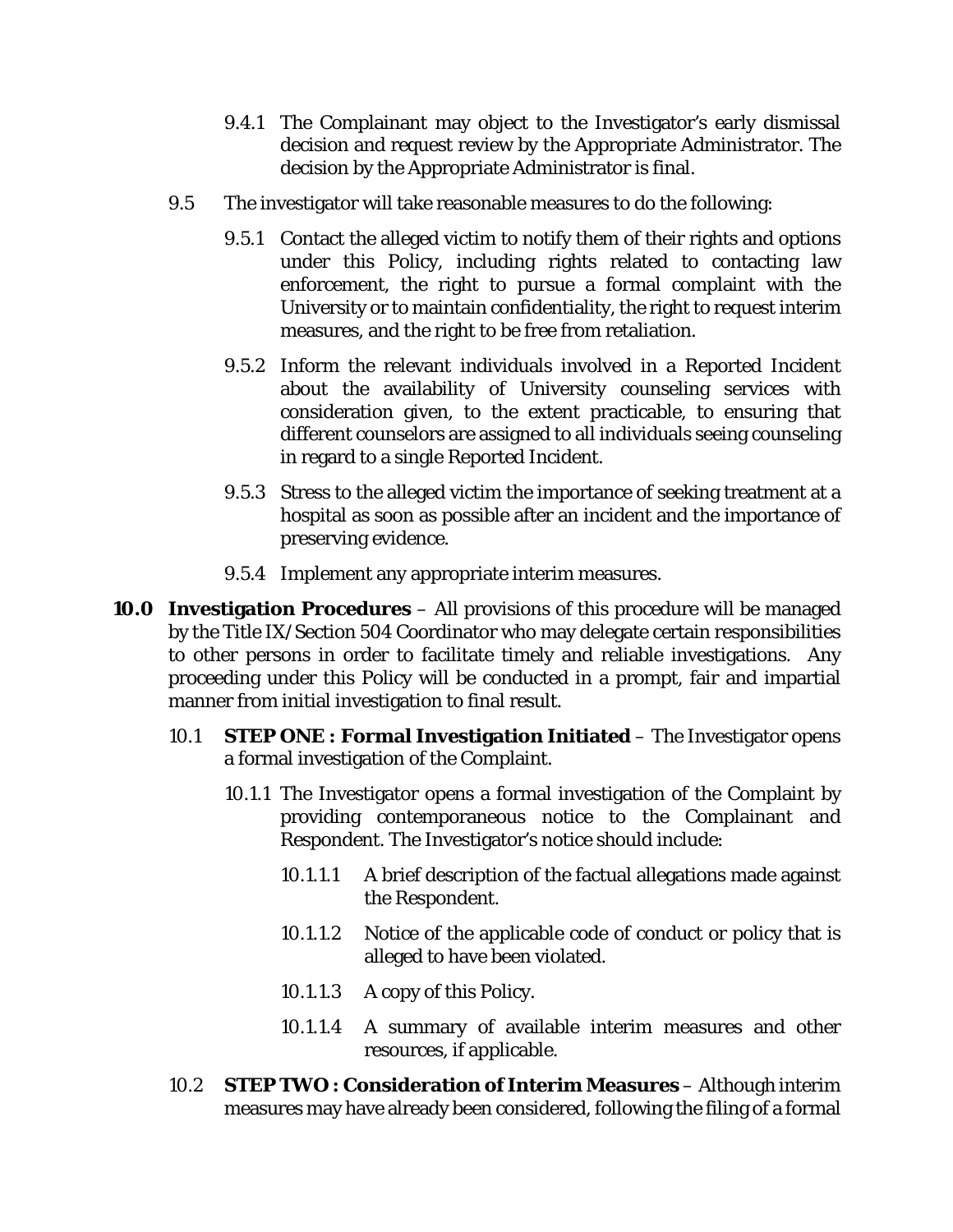complaint, the Investigator will consider interim measures to protect involved parties while the incident is investigated.

- 10.2.1 The Investigator will work with other University administrators including the Dean of Students and Director of Human Resources to identify alternative arrangements that will preserve the rights of both the Complainant and Respondent, as well as provide a safe overall educational or working environment until (and perhaps after) the Complaint is investigated and resolved.
- 10.2.2 Failure to adhere to parameters of an interim measure may be considered a separate violation of this Policy and may result in disciplinary action.
- 10.3 **STEP THREE : Response to a Complaint** A Respondent will be expected to respond to a Notice of Complaint by contacting the Investigator within five (5) business days. The Investigator may extend the time for response for good cause.
	- 10.3.1 The response, either in writing or in person, should address and respond to the specific allegations made in the Complaint and can include any other rebuttal information.
	- 10.3.2 An investigation will proceed even if the Respondent fails to respond as set forth in this Policy. Failure to acknowledge receipt of the Notice of Complaint may be considered a violation of University policy and could result in disciplinary action.
- 10.4 **STEP FOUR : Investigation** Absent extenuating circumstances, the Investigator will conduct a full investigation.
	- 10.4.1 The Investigator may designate another trained University official to assist with the investigation.
	- 10.4.2 The investigator(s) will attempt to interview the Complainant, the Respondent(s), and any witnesses as appropriate.
	- 10.4.3 The investigator(s) will gather any other information considered to be relevant, and will also review any information submitted by the Complainant, the Respondent(s) and/or any witnesses.
	- 10.4.4 If violations of any other University polices, including the Student Code of Conduct, Employee Handbook or Faculty Handbook are identified during the investigation, the Investigator will consult with appropriate University officials to determine on a case-by-case basis whether and how to investigate other potential violations. Consideration will be given to the type of violation and whether the actions occurred during the same incident or as separate incidents.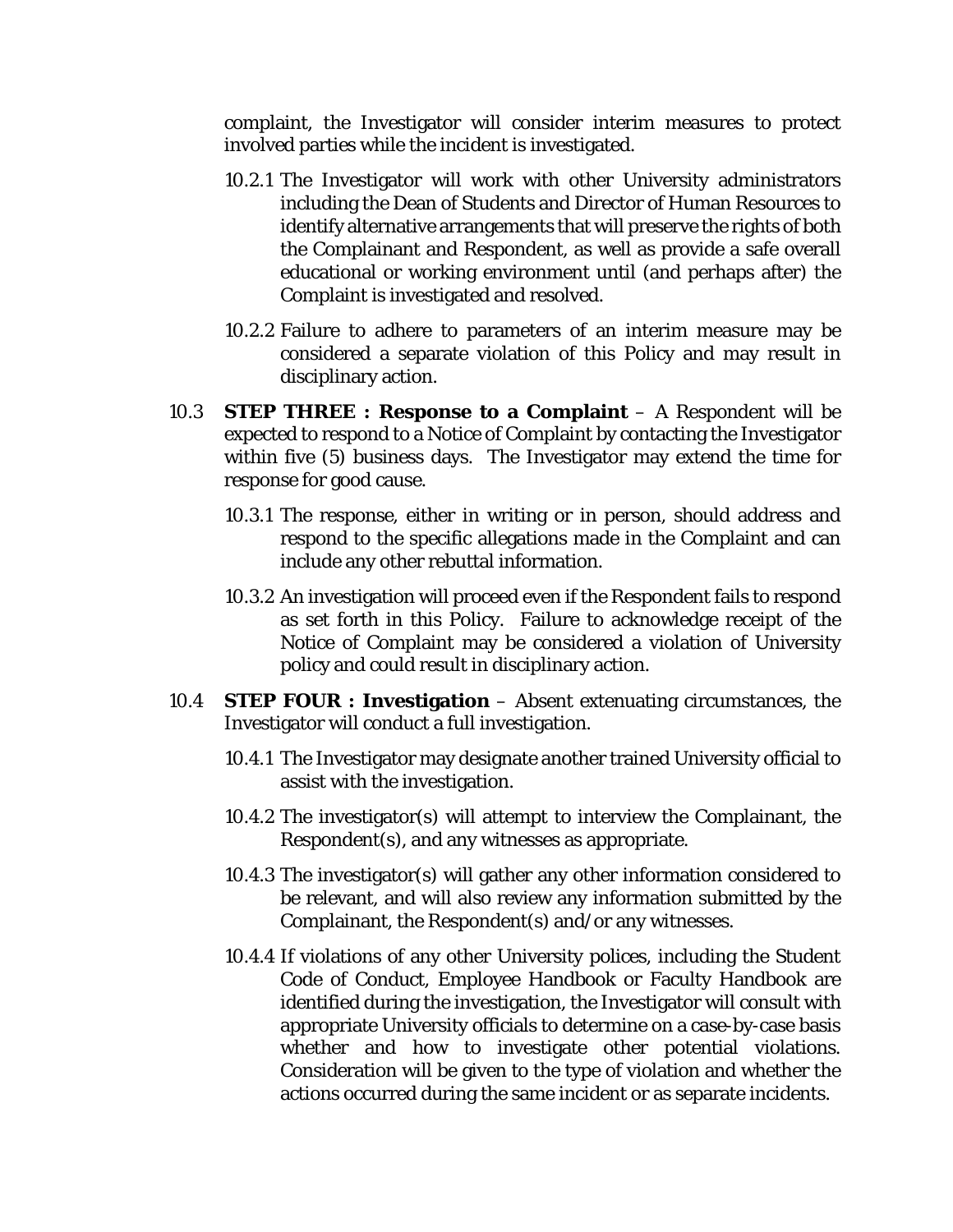- 10.5 **STEP FIVE : Investigation Findings** Based on the information developed through the investigation, the Investigator will issue findings of facts as soon as practicable following the initial complaint. The Investigator will provide the Complainant and Respondent(s) with regular updates regarding the progress of the investigation.
	- 10.5.1 The Investigator's report must include at least the following: (1) a description of the alleged prohibited conduct; (2) a summary of the evidence and statements of the various witnesses and parties; (3) the Investigator's evaluation of the credibility and reliability of the witnesses and evidence; and (4) the Investigator's findings and conclusions as to whether the Respondent violated the University Civil Rights Policy.
		- 10.5.1.1 The Investigator's report may include the Investigator's findings and conclusions regarding any alleged violations by the Respondent of any other University policy or code of conduct provision.
	- 10.5.2 Findings and conclusions will be determined using a preponderance of the evidence standard; that is, whether it appears more likely than not that a Respondent violated the applicable policy or code of conduct.
	- 10.5.3 The Investigator's report and the evidence relied upon will be provided to the Appropriate Administrator for any appropriate action under the appropriate code of conduct or other University policy.
		- 10.5.3.1 The Dean of Students is the Appropriate Administrator when the Respondent is a Student.
		- 10.5.3.2 The Assistant Vice President of Human Resources is the Appropriate Administrator when the Respondent is an Employee not subject to the Faculty Handbook.
		- 10.5.3.3 The Provost is the Appropriate Administrator when the Respondent is an Employee subject to the Faculty Handbook.
	- 10.5.4 If the Investigator's findings do not confirm a violation of the University Civil Rights Policy, the Investigator may still recommend educational initiatives or training sessions to address related concerns.
	- 10.5.5 The Investigator will simultaneously notify the Complainant and Respondent(s) of the findings and further proceeding as provided in related University Policy.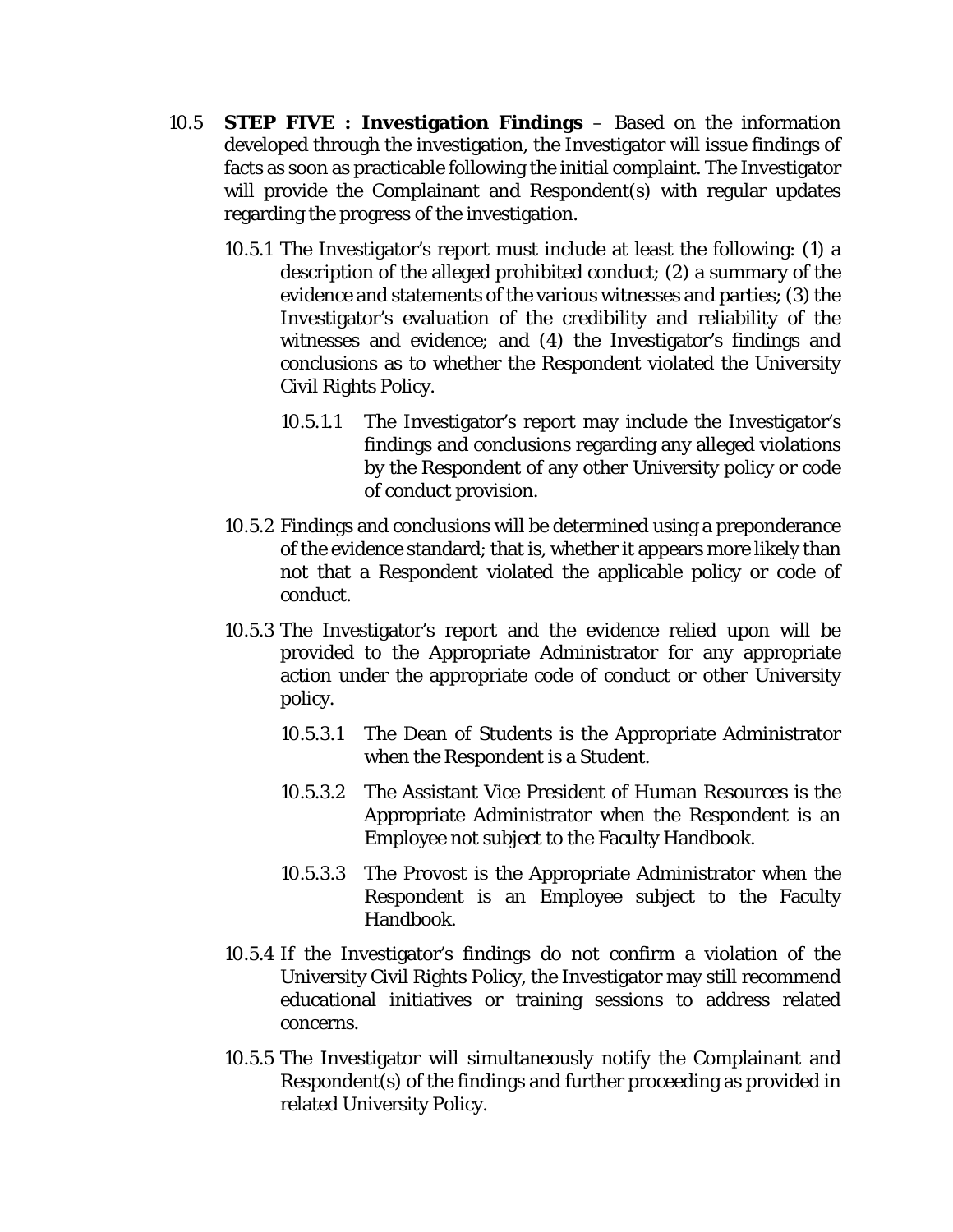- 10.5.5.1 Once the Investigator's report has been submitted to the Appropriate Administrator, the Complainant and Respondent may review the Investigator's Report, as well as the evidence.
- 10.5.5.2 The Investigator may also permit the Complainant and Respondent, on equal bases, to review draft reports and the evidence at any point during the investigation.
- 10.5.6 Any time after a finding has been made that a Respondent(s) violated this Policy, the University may implement interim sanctions while a Complaint is subject to further review.
- **11.0 Sanctions** Any decision in response to the Investigator's report shall be made by the University official with designated oversight for disciplinary processes based on the Responsible Party's status (i.e., the Appropriate Administrator):
	- 11.1 Student Respondents Sanctions for students found by the Investigator to have engaged in prohibited conduct shall be determined in accordance with the Student Code of Conduct under the authority of the Dean of Students.
	- 11.2 Employee Respondents Sanctions for employees (other than faculty) found by the Investigator to have engaged in prohibited conduct shall be determined in accordance with the Employee Discipline Policy under the authority of the Associate Vice President for Human Resources.
	- 11.3 Faculty Respondents Sanctions for faculty found by the Investigator to have engaged in prohibited conduct shall be determined in accordance with the Faculty Discipline Policy under the authority of the University Provost.
	- 11.4 Sanctioning processes for alleged violations of the University Civil Rights Policy are subject to Policy 1.2.7 Civil Rights Policy – Protocol for Sanctions, as well as the applicable code of conduct, handbook, or other policy, insofar as those do not conflict with Policy 1.2.7.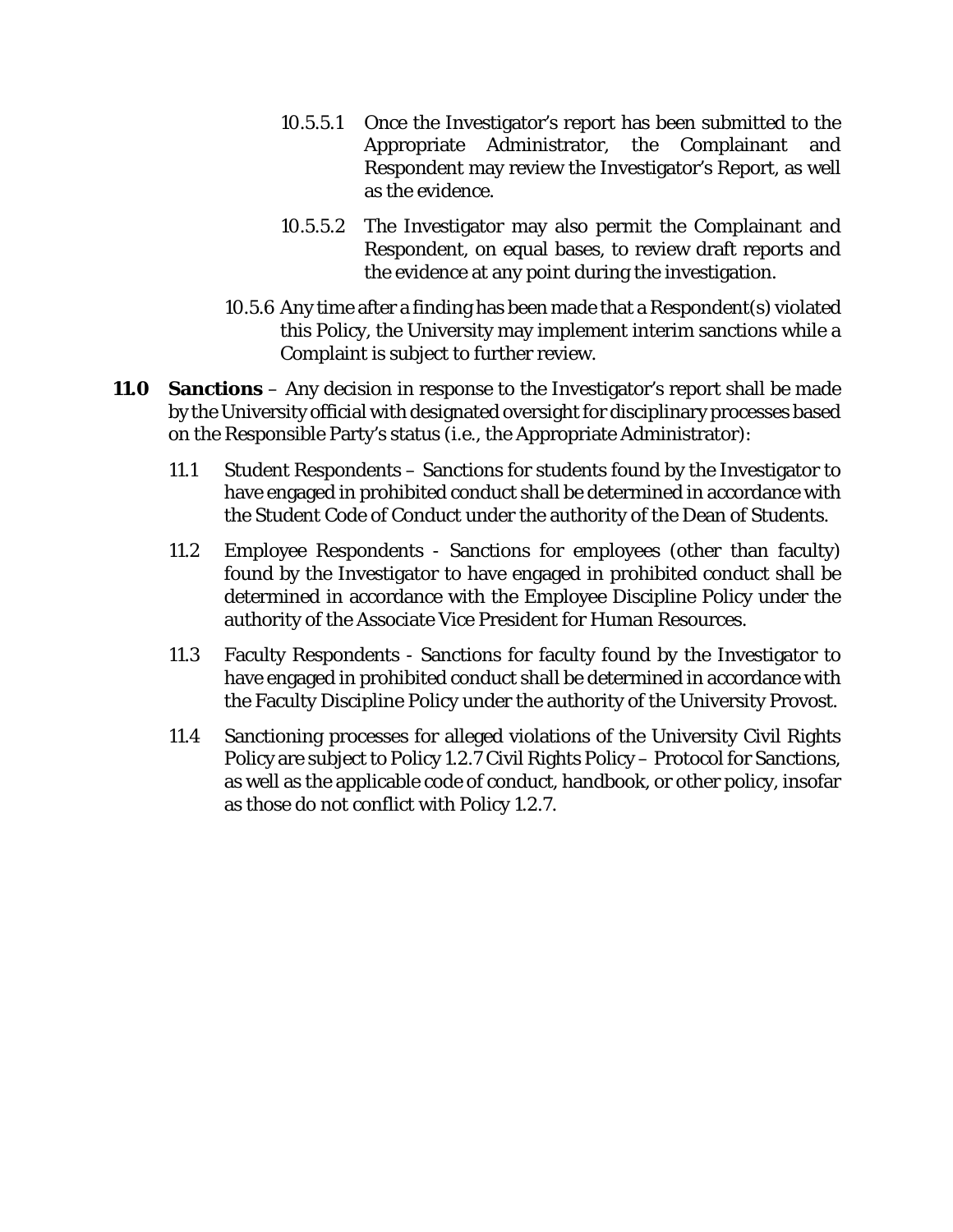

## **University of Dallas Policy 1.2.7 CIVIL RIGHTS POLICY – PROTOCOL FOR SANCTIONS**

- **1.0 Purpose** This Policy provides the exclusive process for investigating complaints of violations of the University Civil Rights Policy, including, but not limited to, Sexual Harassment, Sexual Assault, Sating Violence and Stalking.
- **2.0 Definitions** Relevant terms for implementation of this Policy are set forth in University Policy 1.2.1 Civil Rights Policy – Relevant Terms.
- **3.0 Investigations** Investigations of Complaints of violations of the University Civil Rights Policy are conducted pursuant to the authority of the Title IX/Section 504 Coordinator, in accordance with Policy 1.2.6 Civil Rights Policy – Protocol for Response to Complaints.
- **4.0 Responsibility for Sanctions** Any decision in response to the Investigator's report shall be made by the University official with designated oversight for disciplinary processes based on the Respondent's status (i.e., the Appropriate Administrator):
	- 4.1 Student Respondents Sanctions for students found by the Investigator to have engaged in prohibited conduct shall be determined in accordance with the Student Code of Conduct under the authority of the Dean of Students.
	- 4.2 Employee Respondents Sanctions for employees (other than faculty) found by the Investigator to have engaged in prohibited conduct shall be determined in accordance with the Employee Discipline Policy under the authority of the Associate Vice President for Human Resources.
	- 4.3 Faculty Respondents Sanctions for faculty found by the Investigator to have engaged in prohibited conduct shall be determined in accordance with the Faculty Discipline Policy under the authority of the University Provost.
	- 4.4 Sanctioning processes for alleged violations of the University Civil Rights Policy are subject to this Policy, as well as the applicable code of conduct, handbook, or other policy, insofar as those do not conflict with this Policy.
	- 4.5 The Appropriate Administrator shall promptly provide the Title IX/Section 504 Coordinator with copies of any notices, submissions, or reports that are part of any sanctioning process.
- **5.0 Due Process in Sanctioning Processes** The University will assure that the various sanctioning processes shall provide: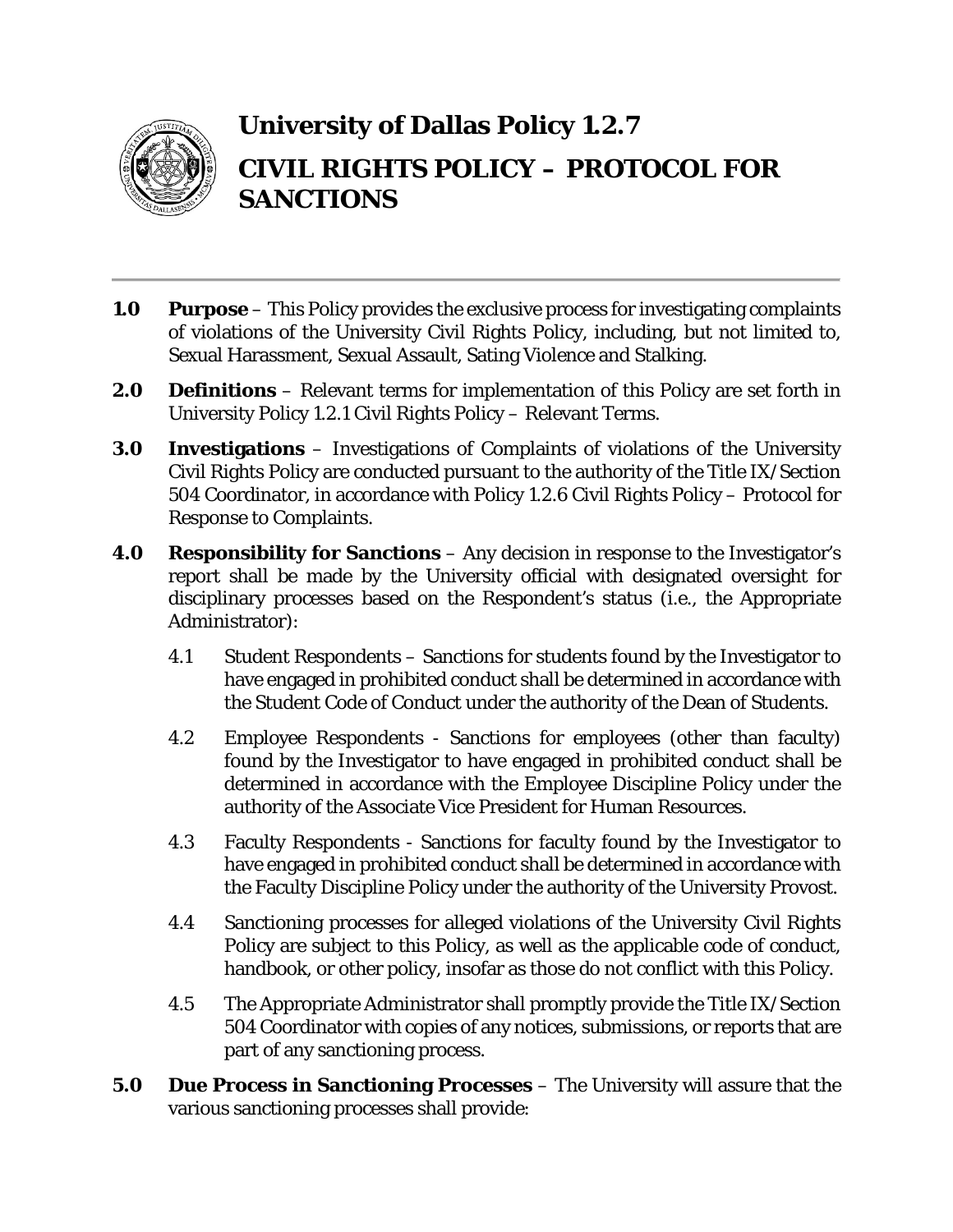- 5.1 **Adequate Notice** The University shall provide contemporaneous notice to the Complainant and Respondent as to whether or not the Appropriate Administrator will initiate a sanctioning process.
	- 5.1.1 The notice must include the following:
		- 5.1.1.1 A summary of the allegations against the Respondent, including, if applicable, notice of the specific code of conduct provision or other policy that the Respondent is alleged to have violated.
		- 5.1.1.2 A summary of the findings or conclusions of the Investigator's report.
		- 5.1.1.3 Information explaining the Complainant's and Respondent's right to appeal the decision of the Appropriate Administrator.
	- 5.1.2 If the Appropriate Administrator does not to initiate a sanctioning process, the Complainant may appeal that decision of the Appropriate Administrator.
- 5.2 **Opportunity to Respond** The University shall provide a fair and equitable opportunity to respond to any notice of sanctioning process.
- 5.3 **Decision on Sanctions** The University shall provide contemporaneous notice to the Complainant and Respondent as to the decision of the Appropriate Administrator on the sanctioning process.
- 5.4 **Appeal** The University shall provide an appeal process to the Complainant and Respondent. The Complainant and Respondent may invoke that appeal process in accordance with the applicable policy, code of conduct or handbook.
	- 5.4.1 **Appeal Hearing** Appeals from the decision of the Appropriate Administrator will be heard by the designated appeal hearing officer or board.
		- 5.4.1.1 **Student Respondents** Appeals will be heard by the appropriate appeal hearing officer as described in the Student Code of Conduct.
		- 5.4.1.2 **Non-Faculty Employee Respondents** Appeals from the decision of the Assistant Vice President of Human Resources will be heard by the Chief Financial Officer, who will review the Assistant Vice President of Human Resources' decision and the underlying evidence, evaluating whether there is substantial evidence to support the decision. There is substantial evidence if there